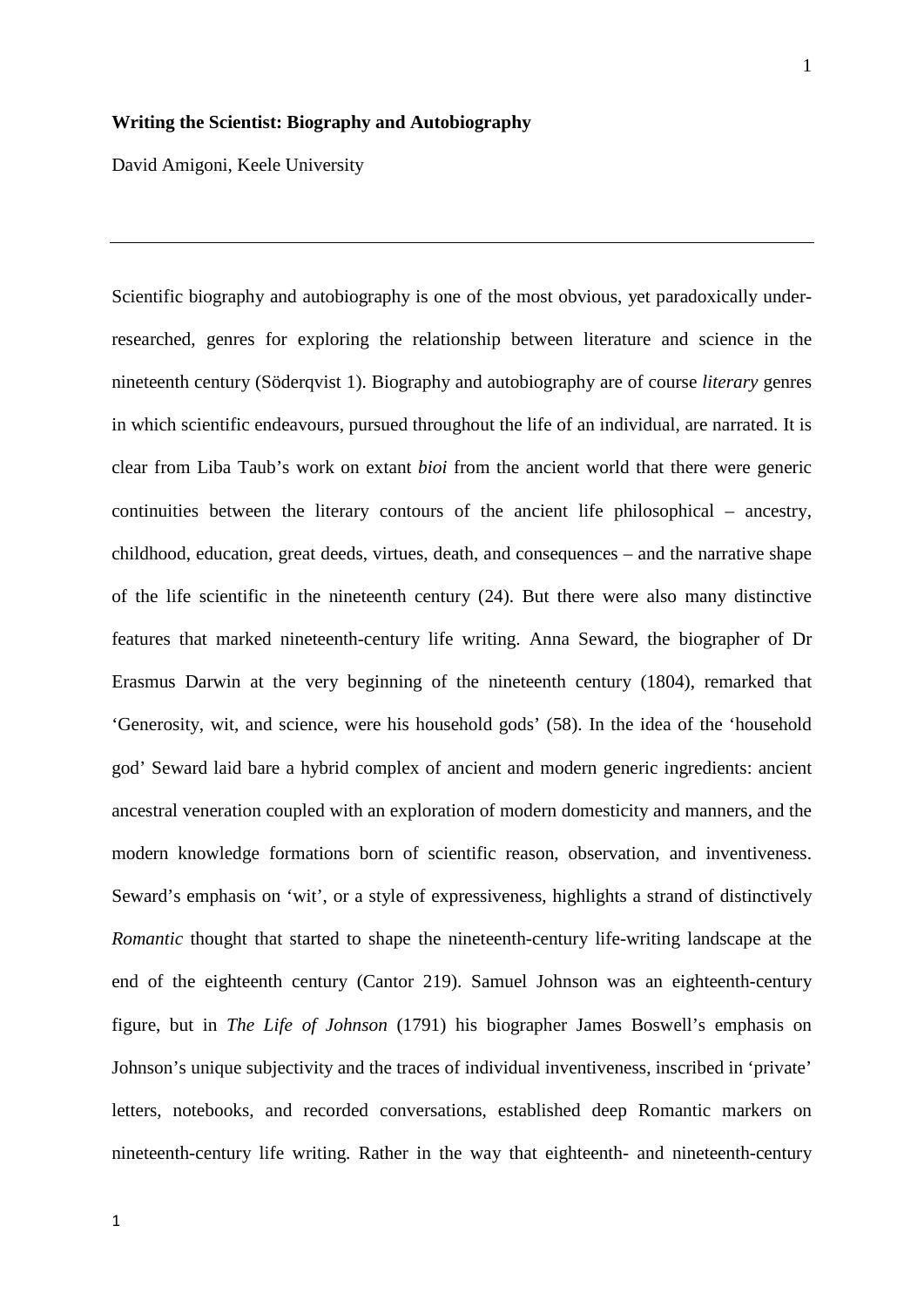literary figures left behind manuscripts and letters which informed later generations about the creative process, we can see now that this provided knowledge of how the nineteenth-century scientist thought, observed, and reasoned.

The written life and the forms of publication from which it emerged were vehicles that shaped science's cultural authority in the nineteenth century. This chapter explores the multiplicities of *literature* as not only the narrative vehicle, but also as contested sources of expressive and inventive notation, ranging from formal poetical composition to notebooks and other manuscripts in which the unfolding of thought can be traced. These contributed varied and distinctive accents to the task of 'writing the scientist' in the nineteenth century – accents that shaped narratives about the making of the individual person, their scientific thought and its contribution to scientific legacy, as well as their personal and even domestic relationships: all of these factors had important implications for the status of science itself as a series of increasingly differentiating and institutionally defined fields of inquiry, contributing to the progress of the nation. These fields included chemistry in the early nineteenth century (Humphry Davy), mathematics and mechanics (Charles Babbage), and evolutionary biology (Charles Darwin and T. H. Huxley).

I shall begin with the Darwin family and the publication of a biography to record the life of Erasmus Darwin at the opening of the nineteenth century; and return to the Darwin family in the early years of the twentieth as the Darwinian evolutionary legacy reached a high watermark. I take my selected texts to be noteworthy because of the way in which they were organised by topics which were constitutive of science's claim to cultural authority: thinking as discovery; social mobility and progress; the place of family, religion, and secularity. As I shall show, key institutions of scientific organisation, such as the Royal Society, the Royal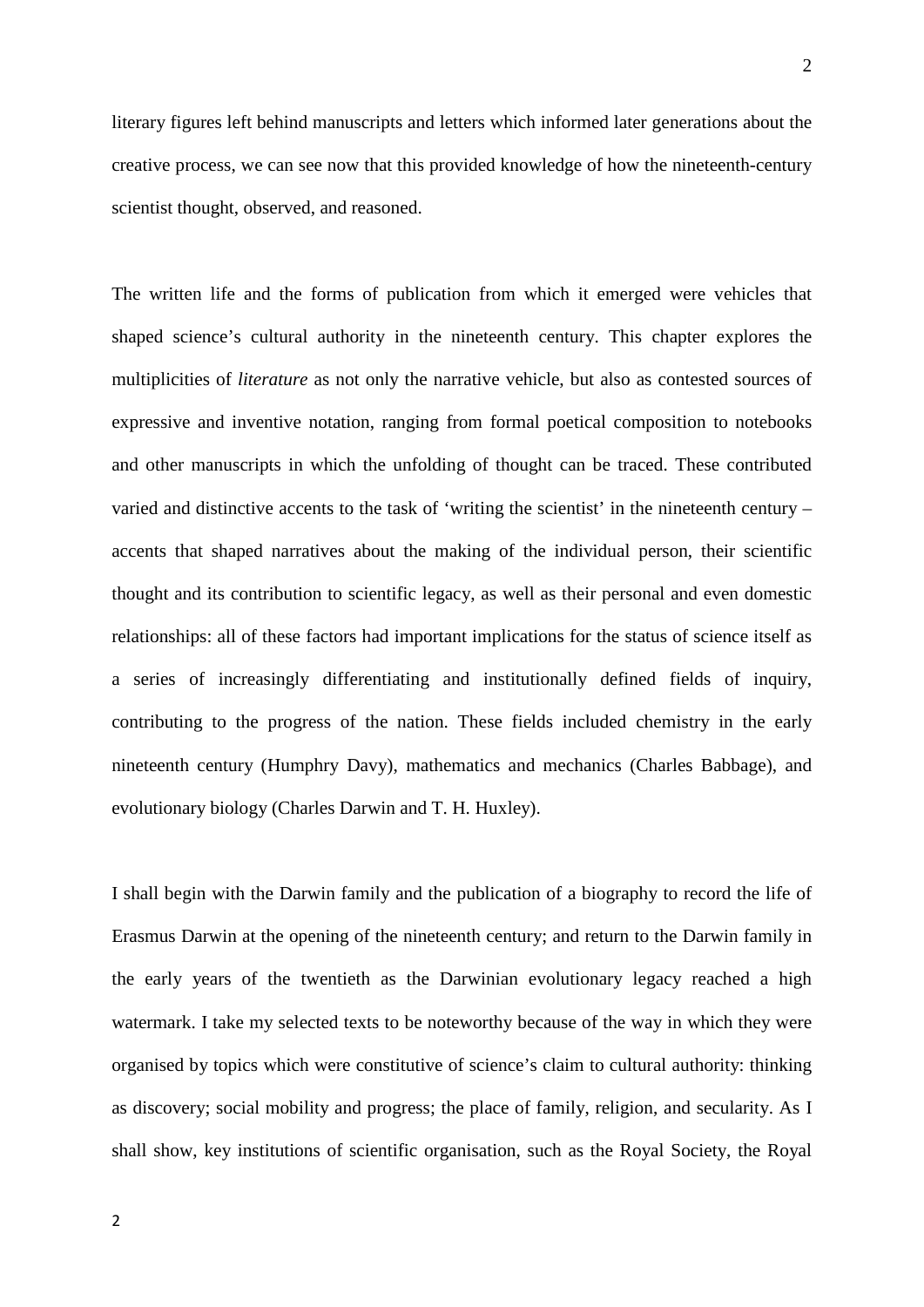Institution, and the British Association for the Advancement of Science, were contexts that coloured the writing of lives that were offered to populate science's cultural authority. That authority could not be taken for granted and the topics and contexts figure as sources of literary contestation in the shaping of life narratives which were often replies to rival narratives delineating another version of the life in science.

The question of genre and voice is important: my selection of texts interrogates the generic differences between biography and autobiography, acknowledging that it is in no sense simple; while paying close attention to literary textures of voice through which *literariness* itself comes to contest authority. To that end, I argue for a particular critical role for narrative reverie through the autobiography of Charles Babbage, the literary consequences of which are further explored in the more managed autobiographical writings of Charles Darwin and T. H. Huxley. The chapter concludes with a focus on the self-consciously authoritative and field-shaping aspirations of *The Life, Letters and Labours of Francis Galton*, written by his disciple Karl Pearson over a long period (1914-30). This work about the birth of eugenics marked, arguably, the terminus for the fashioning of scientific biography during the long nineteenth century: yet, Galton's autobiography could, I argue, still be an occasion for literary reverie which underlined a critical role for the ludicrous in literature and science.

It is instructive to begin with Anna Seward's controversial *Life of Erasmus Darwin* precisely because, in gesturing to the centrality of science to its subject's life, it then went on to sidestep that very topic. The biography appeared in 1804, following Darwin's death in 1802. While Erasmus Darwin's contribution to the history of science and medicine has come to be recorded in depth in work by Desmond King-Hele and others, his 'household gods' of science and medicine were originally presented in less than luminous detail by Seward's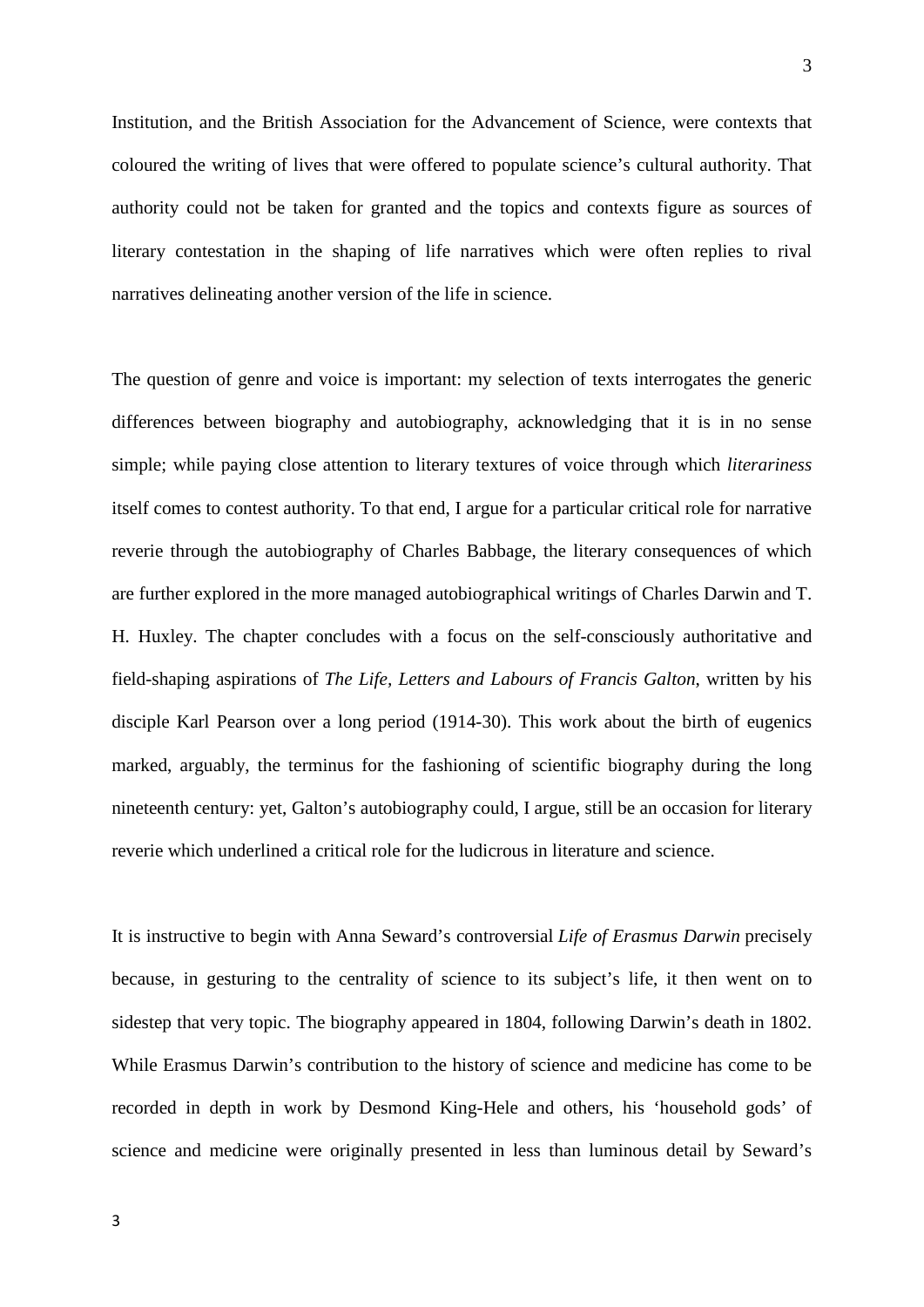biography. Robert Waring Darwin, Erasmus's son and Charles's father, asked the Lichfield poet Seward to supply anecdotes about the Lichfield life of the most eminent physician in Britain. As Darwin's friend, Seward had observed at close hand the capacious intellect of the inventor, speculator and poet. Seward went much further and turned her collection of anecdotes into an un-commissioned, indeed unflattering, life which deeply displeased the Darwin family: not only because the anecdotes reflected little on Erasmus Darwin's role as elite physician but chiefly because of Seward's allegation that he was perpetrator against her of the literary crime of plagiarism. As Teresa Barnard's recent study of the writer suggests, Seward's approach to writing the life of a 'great man' was in a state of tension with her own somewhat brittle sense of a hard-won reputation and identity, achieved and defended through her meticulous self-archiving of her letters and poetry (5).

Seward had come to occupy a central intellectual position in the powerful literary and Anglican circle of the midland city of Lichfield. In fact, the idea of the intellectual circle played an important, indeed slightly eccentric, role in Seward's biography, given the less than flattering attention devoted to Erasmus Darwin's friends, especially the philosopher Thomas Day, and his proprietorial predilection for young, foundling women. Seward's critical ire was also directed at alleged improprieties in Erasmus Darwin's own literary achievements, embodied most famously in *The Botanic Garden* (1789, 1792). The controversy that Seward's biography initiated had at its heart a 'tangled and sequestered scene' (108) (the 'wild, umbrageous valley' on the outskirts of Lichfield purchased by Darwin) which led to an intellectual entanglement between literary and scientific aspirations. According to Seward's account, the idea for *The Botanic Garden* came from her own poetical impulses, inspired by Dr Darwin's enclosed section of the Derwent valley (but not the physician himself, who on the day in question was attending to 'a medical summons' (109)). On reading Seward's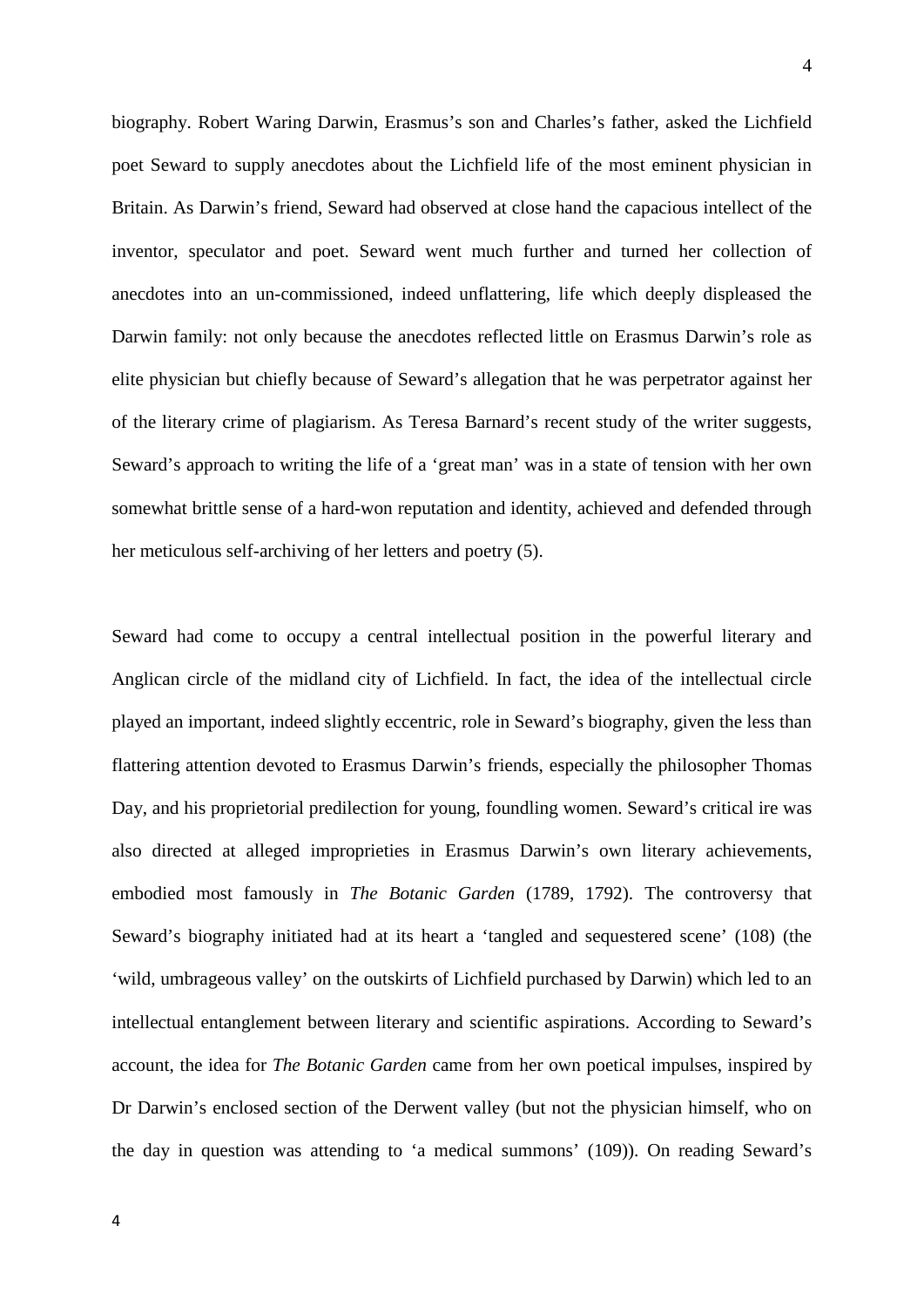fragment on 'these HALLOWED VALES' and its humanised flora, Darwin conceived the idea of the exploration of the Linnaean system through 'metamorphoses of the Ovidian kind' (111), inviting her to write the verse, for him to provide the scientific notes. According to Seward, Darwin 'objected the professional danger of coming forward an acknowledged poet … all risque of injury by reputation flowing in upon him from a new source'. Yet, while Darwin ultimately set aside these professional anxieties to undertake the entirety of *The Botanic Garden* by himself, Seward charged Darwin with publishing her fragment of verse as the exordium of the first part of the poem: 'No acknowledgment', she protested, 'was made that those verses were the work of another pen'.

If literary circles and coteries were sites for collaborative work on manuscripts (it is unlikely that Erasmus Darwin would have *recognised* himself as a plagiarist), Seward was inclined to claim the status of the Romantic, individual author. Following from this, there is also a sense in which Seward's biographical criticism presents Darwin's poetical achievement as running counter to the most vibrant emerging tendencies in poetical expression in the later eighteenth century through her distinction between 'vivid poetry which does *not* excite sensation, and vivid poetry which *does* excite it' (131): thus an autumnal mood from *The Loves of the Plants* is compared unfavourably to a sonnet about a November scene by Charles Lloyd, published in the second edition of S. T. Coleridge's first volume of *Poems* (1797), which is said to 'thrill our nerves' (132) in ways that Darwin's more measured verse does not. Of course, Seward's predominantly neo-classical frame of critical reference could not deliver precisely the story about 'the poetry of sensation' as the harbinger of the modern age which Arthur Henry Hallam would tell through the early poetry of Tennyson in the 1830s. It is striking, above all, that Seward's focus on the Lichfield life of Erasmus Darwin undertook to tell no particular story about his significance for the nation – in contrast to James Boswell who, in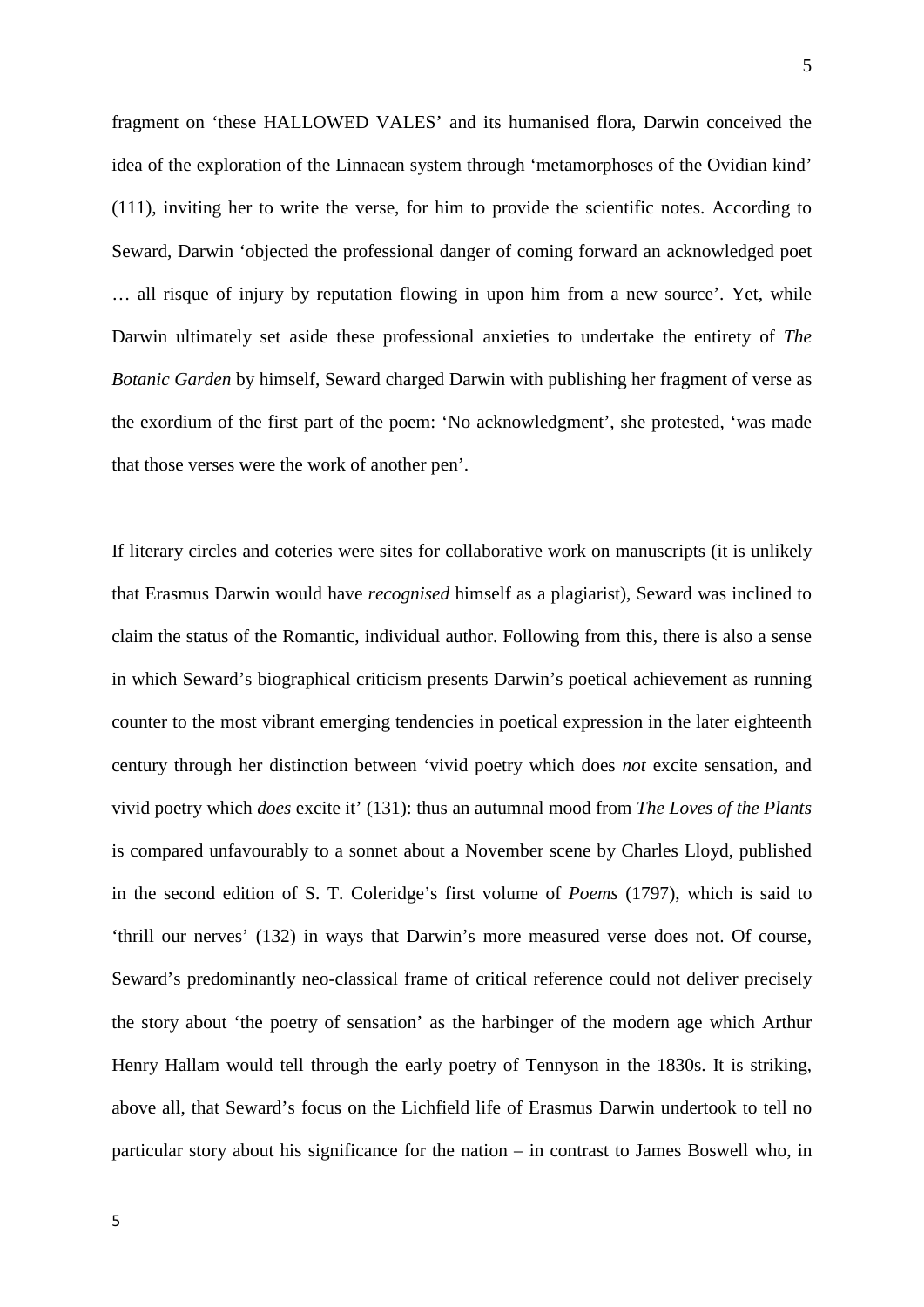the Advertisement to the second edition of his biography of Samuel Johnson [1793], claimed to have '*Johnsonised* the land' (8). If science as a source of the nation's story sought to reveal its stepping stones to progress through biography, it needed to look beyond Seward's assertively anti-heroic model.

The relationship between science and its contribution to the nation as reflected in the scientific life was formulated in popular, but contested, schemes of publication between the 1830s and 1850s as a range of organisations, from the Society for the Diffusion of Useful Knowledge (SDUK) to the Religious Tract Society (RTS), used biography for improving and educational purposes. Religion was a central fault line in this contest; and religion was, of course, an enduring source of contestation in nineteenth-century writing about the scientific life. As the research of Aileen Fyfe has shown, competing secular and Christian versions of knowledge classification used biography as a way of establishing a place for science in the hierarchies of knowledge comprising the national culture. Isaac Newton was *the* canonical figure, representing the birth of scientific reason, and a vision of a mechanical universe respectfully subordinate to the truths of revelation (Fyfe 74-9). In Rebekah Higgitt's work on the transmission of Newton's manuscript sources – dealing sometimes with alchemical speculation – from which biographies of the natural philosopher were produced in these new publication contexts, she records the staunchly Anglican-Tory biographer of Newton, S. P. Rigaud, informing William Whewell of Trinity College, Cambridge, in private correspondence in 1836 of the need for editorial and curatorial care in this enterprise for 'if Newton's character is lowered, the character of England is lowered and the cause of religion is injured' (163). The 1830s and 1840s was a key moment of institutional formation for science in which its relationship to the established Church had also to be defended: this was also the moment, as Geoffrey Cantor points out, when Thomas Carlyle's model of heroic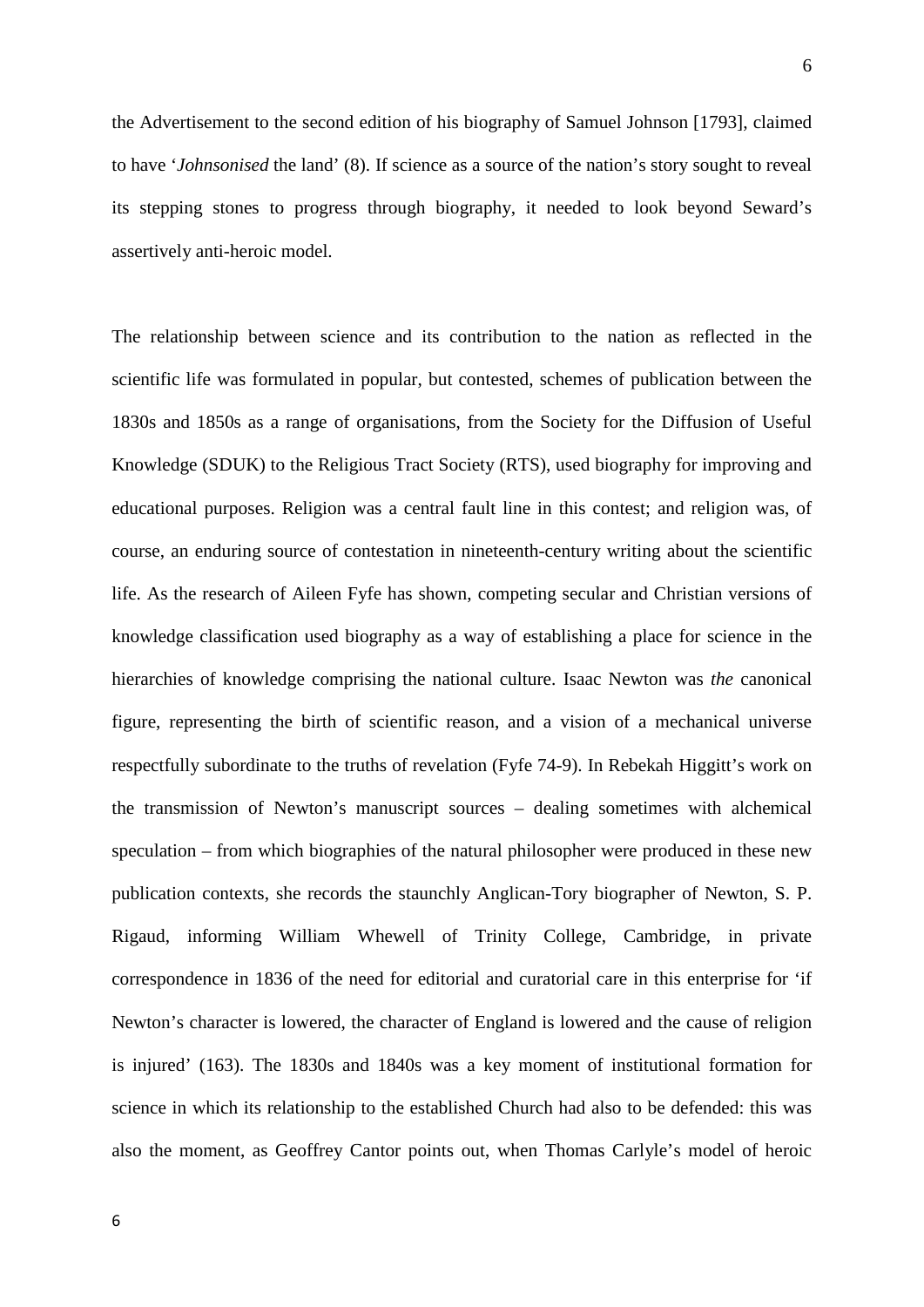biography, along with narratives of self-helping labour and perseverance, became discourses for shaping stories of national morality and progress (219). It was the formidable Whewell, through his position as ordained Cambridge divine and *savant*, his philosophies and histories of science, as well as his organisational work for the British Association for the Advancement of Science, who coined the new term 'scientist' in 1833. There remained the question of what one ought to embody in order to qualify for this office – embodiment that was both represented and contested through biographies about subjects who advanced both natural philosophy and their own social position in the nineteenth century.

Biographies of Sir Humphry Davy, who made great strides in the fields of electricity, chemistry and the technological application of science in the century's first decades, and who died in 1829, constitute an important case study. Davy crowned his career as President of the Royal Society in 1820, the most eminent office in British science, a position which had been held since the late 1770s by the aristocratic Sir Joseph Banks. Davy, the son of a wood-carver from Penzance, Cornwall, came from origins that made his story one of social, as well as scientific, advancement. These progresses were first inscribed into biographical narrative in 1831 by John Ayrton Paris, Fellow of the Royal Society, a London physician (a member of the Royal College) with professional connections to Cornwall, and who had attended the charismatic Davy's lectures at the Royal Institution. Paris was able to appeal to the full institutional authority of the Royal Society to validate his narrative before the public, dedicating it to H. R. H. Prince Augustus Frederick, Duke of Sussex, President of the Royal Society from 1830-2: a validation through which one can glimpse something of the professional rivalry between the two leading, and most nationally prestigious, scientific institutions. Davy's Presidency of the Royal Society was not a happy one; he was much criticised. Paris used the biography of Davy to subtly promote the virtues of Dr William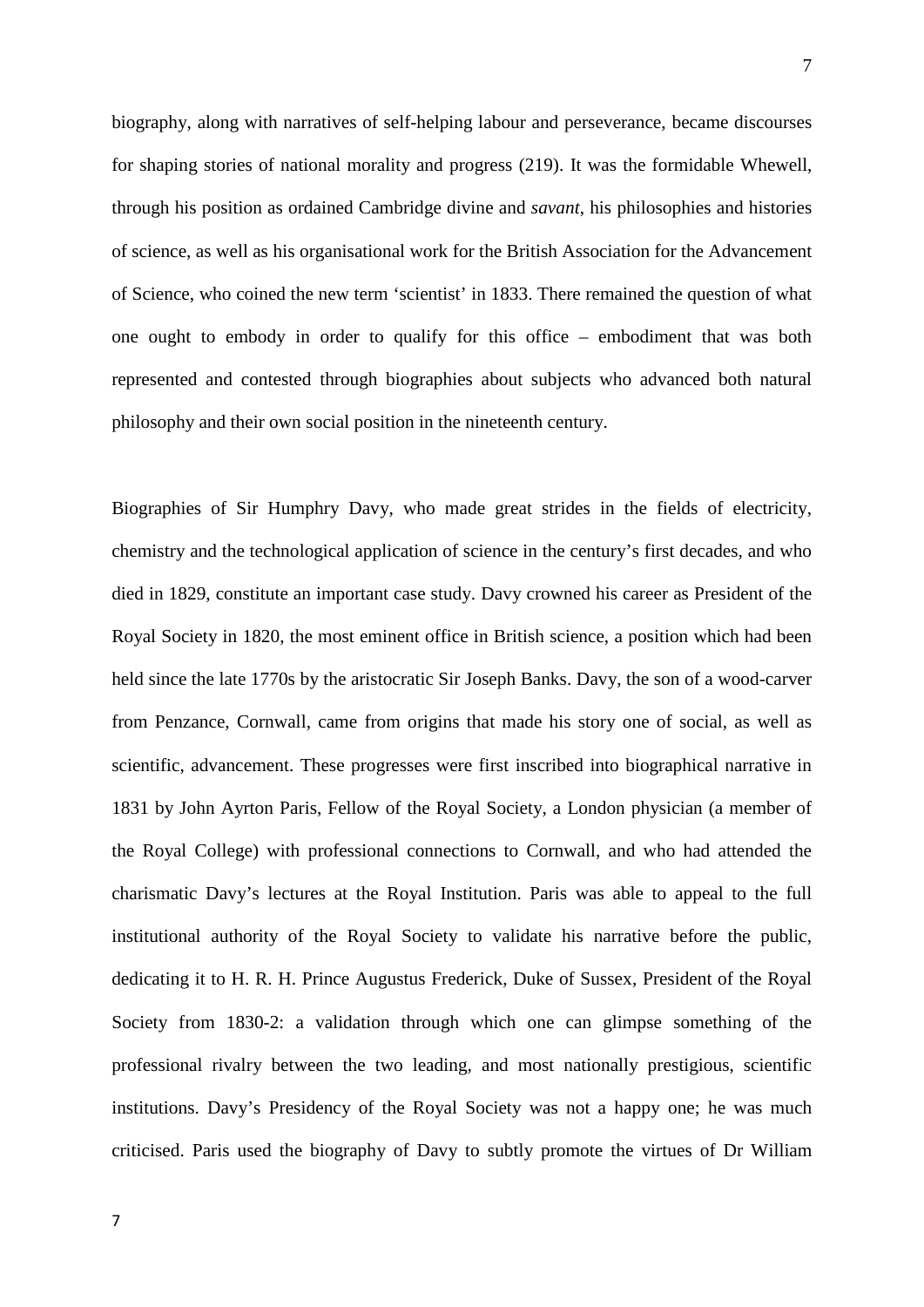Wollaston – edged out of the Presidency of the Royal Society by Davy after a matter of months in the role – through comparisons between the temperaments of the two men that

worked to the disadvantage of Davy (1:296-7).

Paris's narrative authority was, however, explicitly 'corrected' by John Davy in 1836. A military physician and Humphry Davy's younger brother, the new biographer made a sustained case against Paris's alleged carelessness and inaccuracy, while there was clearly also a broader resentment at the condescending tone adopted by Paris. Thus, Chapter VII of John Davy's work records that 1807 was an important year in the history of chemical science, when Humphry Davy successfully used his researches in electricity to decompose fixed alkalis through his experiments with potash. John Davy points out that Paris's biographical account of the process of discovery (1: 274-5) used only the Royal Institution laboratory register to note a final sequence of experiments, concluding that Davy commenced his work on 11 October and obtained his 'great result' on 19 October (Davy 1:384). Paris represented Davy's power as vested in 'rapidity', tending to an actual recklessness in moving between experiments to 'grab' data (Paris 1:144-5). In contrast John Davy argued, based on access to his brother's notebooks, that the researcher's thinking on this theme went back to 1800 at least (1:378): in other words, while only a very few might have first-hand experience of 'the operations of the laboratory and the exciting nature of original research', these valued 'private' sources of expression could give a valued insight into the true nature of the scientist's 'previous views, and the analogies by which he was guided' (1:383). These notebooks revealed the workings of 'a young mind with avidity for knowledge and glory commensurate' (Davy 1:384). Thus, access to valued 'private' sources tended to assist family members in securing authoritative roles in the nineteenth-century business of writing the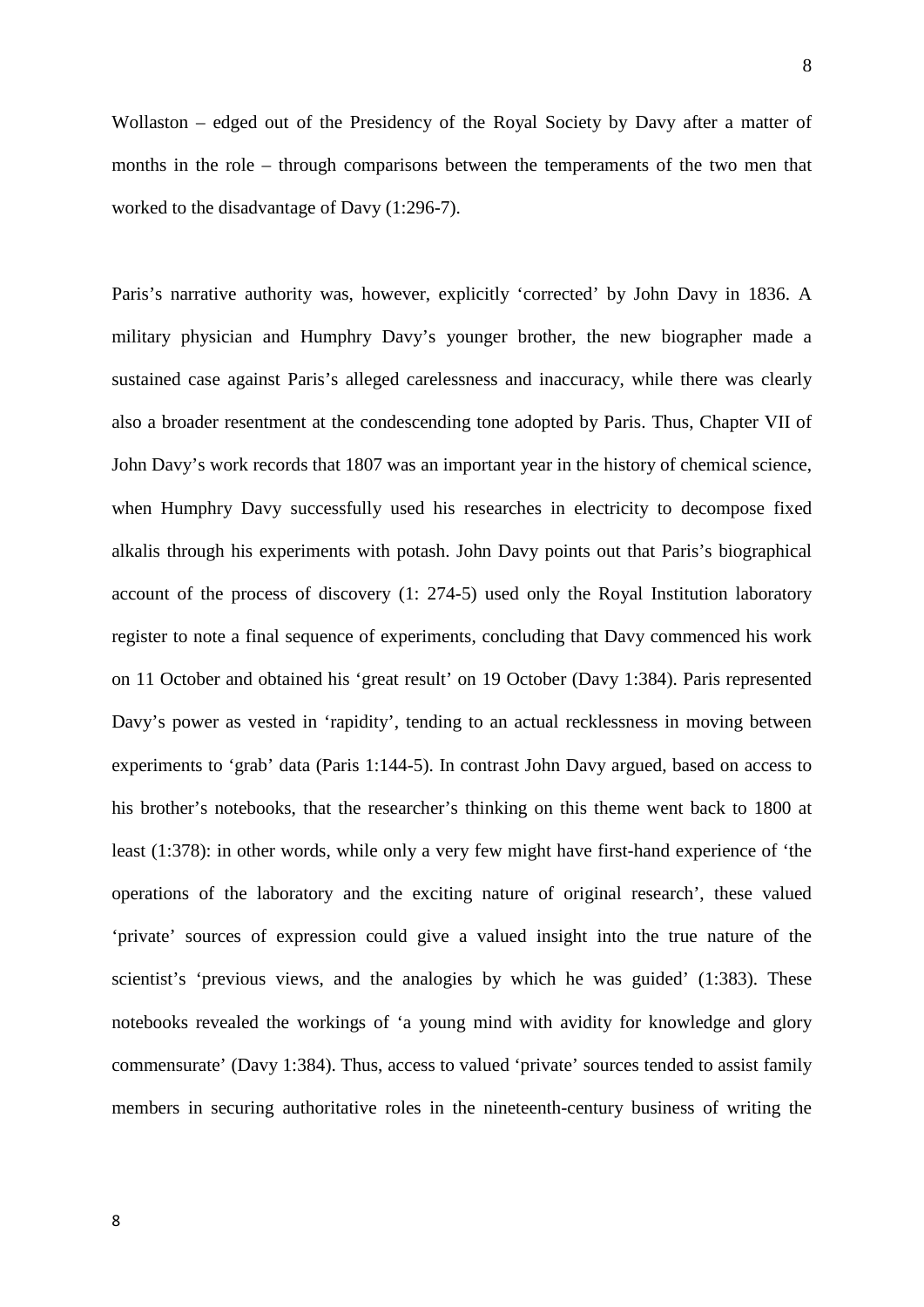9

scientist – we shall see more of this tendency when we come to look at the lives of Charles Darwin and T. H. Huxley written at the end of the century by their sons.

John Davy crafted a biographical portrait in which every occurrence contributed to the continued elevation of Humphry Davy's national fame and esteem: even the near fatal illness which afflicted him following his successes of 1807 underlined how much his country was indebted to him, following as he did in a line including Bacon and Boyle (1:389). In promoting Humphry Davy's contribution to the nation, John Davy subtly revised the image of Humphry Davy 'fixed' by Paris: as a man forever associated with the wild but backwardlooking regional fringe of Cornwall. Thus, in his representation of Davy during his lifethreatening illness of 1807, Paris claimed that 'no Swiss peasant ever sighed more deeply for his native mountain than did Davy for the scenes of his early years' (Paris 1:290). For John Davy, not only was there no evidence for this romantic account of his brother's illness, but there was no justification for allusions to the Radcliffian gothic which Paris explicitly invoked in his account of Humphry Davy's Cornish childhood (Paris 1:10). John Davy was careful to emphasise a Cornwall that had kept pace with a modernising nation through intellectual and transport networks: but Paris equated the chemist's reputation with a romantic literariness which, when taken in connection with accounts of a chaotic pre-marital domestic life and a lecturing style that tended to oratory and vanity (Paris 1: 136-7), hardly bolstered the scientific reputation. Of course, Humphry Davy composed poetry in the 1790s, knowing both Wordsworth and Coleridge: Paris states early in his biography that his subject would have become the 'first' of poets had he not become a chemist (1:40); a sentiment that may echo Coleridge's own assessment of Davy in *Sibylline Leaves* (89-90). It is notable that John Davy mentions this only very late on in the concluding 'character encomium' section of the second volume (2:391-4), in which letters about the affections of friendship to Coleridge,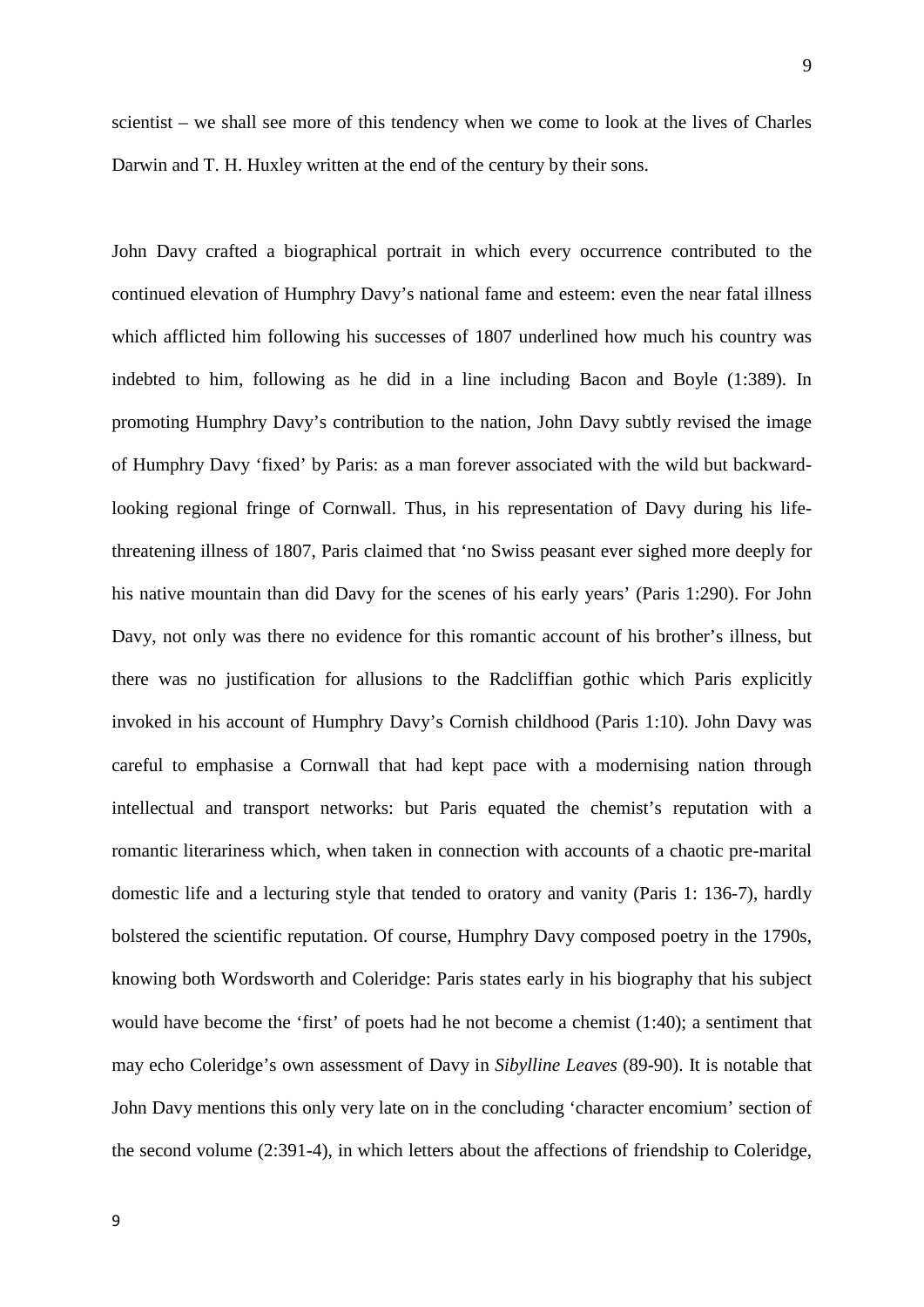passed to John Davy by Wordsworth, are included. If John Davy's biography played down his brother's romantic literary affiliations to counter the effect of Paris's hints at romantic excess, Davy's epigraph ('The affections are their own justification') was from his friend Wordsworth's first 'Essay upon Epitaphs': Davy's biographical narrative was, selfconsciously, designed to be a dignified yet affectionate epitaph to his brother's contribution to science *and* human life.

The self-written scientific life necessarily avoided epitaphic finality: for this very reason, scientific autobiography could be more engagingly uneven in tone and form. This was the case with Charles Babbage's *Passages From the Life of a Philosopher* (1864) which, in the words of its author, did 'not aspire to the name of an autobiography. It [the work] relates a variety of isolated circumstances in which I have taken part' (1994 vii). The disconnected 'passages' which the narrative recounts relate to Babbage's varied career as a mathematician, theorist of the factory system, statistician of life-assurance, and inventor of the so-called 'Difference Engine', usually represented as the first computer. As such he was a *savant* who moved originally, and influentially, in the world of scientific and philosophical institutions led by Humphry Davy's Royal Society, to which he wrote an open letter in 1822, extolling the virtues of the Difference Engine for the business of producing error-free tables for the Board of Longitude. To this extent, Babbage was committed to scientific analysis that improved the efficiencies of an industrialising and trading Britain: he was the author of *On the Economy of Machinery and Manufactures* (1832) and he claimed, in *Passages*, that in adapting Adam Smith's principle of the division of labour, he was the first fully to grasp the idea that its successful implementation cut the *cost* of production (1994 328). However, Babbage's refusal to claim the coherence of autobiography for his text may be seen in large part as a consequence of his failing to achieve continuity of office and output in the changing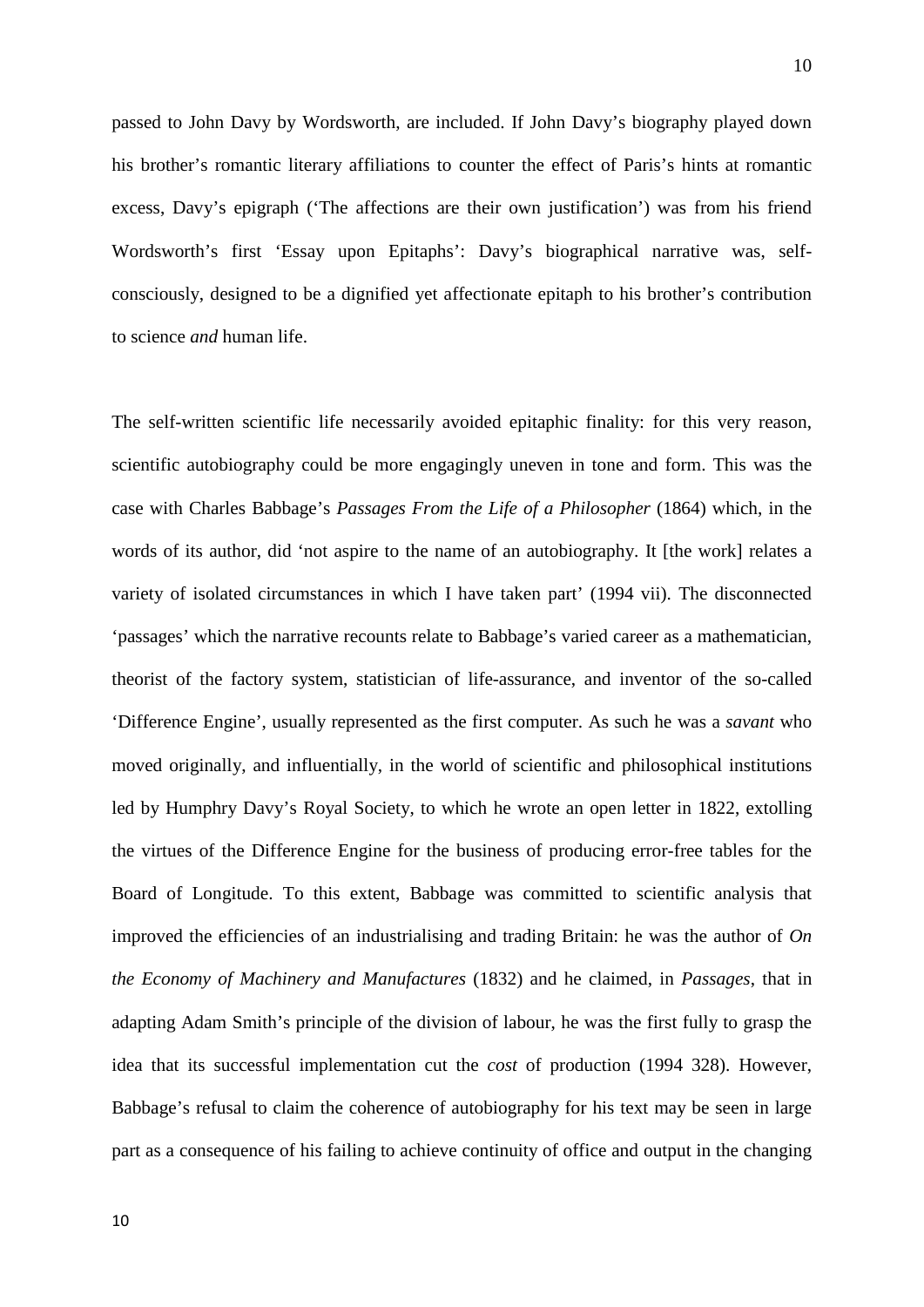world of nineteenth-century science. His penultimate chapter (XXXV) records a long list of failures to secure office, bearing witness instead to appointments made on the basis of patronage. His failure to be appointed to the Mastership of the Mint in 1849 – an office that, as he was painfully aware, had been occupied by Isaac Newton – was because he 'had no political interest' (Babbage 1994 358).

In some sense, appeals to literary form and allusiveness had, for the duration of his career, been a paradoxical part of Babbage's armoury, defending his 'practical science' of mechanical philosophy and mathematics against the condescension of politically powerful ordained science. His *The Ninth Bridgewater* (1837), a kind of riposte to William Whewell's series of endowed treatises advancing the claims of natural theology, known as 'the Bridgewater Treatises', was subtitled *A Fragment* in ways that echoed literary Romanticism's dialectic of blindness and insight. The fragmentary arguments on which it was based (which included gestures towards evolutionary speculations) were provocatively framed by, and in oppositional 'reply' to, an epigraph from Whewell's first *Bridgewater Treatise* denying that 'mechanical philosophers' had any insight into the profound, revealed truths organising the universe.

Such literary playfulness also performed an oppositional role in Babbage's *Passages*: for example, his account of his 'Experience Amongst Workmen', a narrative about his visit to manufacturing districts in Leeds and Bradford (Chapter XVII), records his meeting with an informed, working-class mechanic who holds out his 'brawny hand' (1994 170) in delight at meeting the author of *On the Economy of Machinery and Manufactures*. The worker leads him to inspect a large ironworks wherein he could enter 'a large tunnel through a rock which had originally been intended for a canal: but that … was now used as an air-chamber, to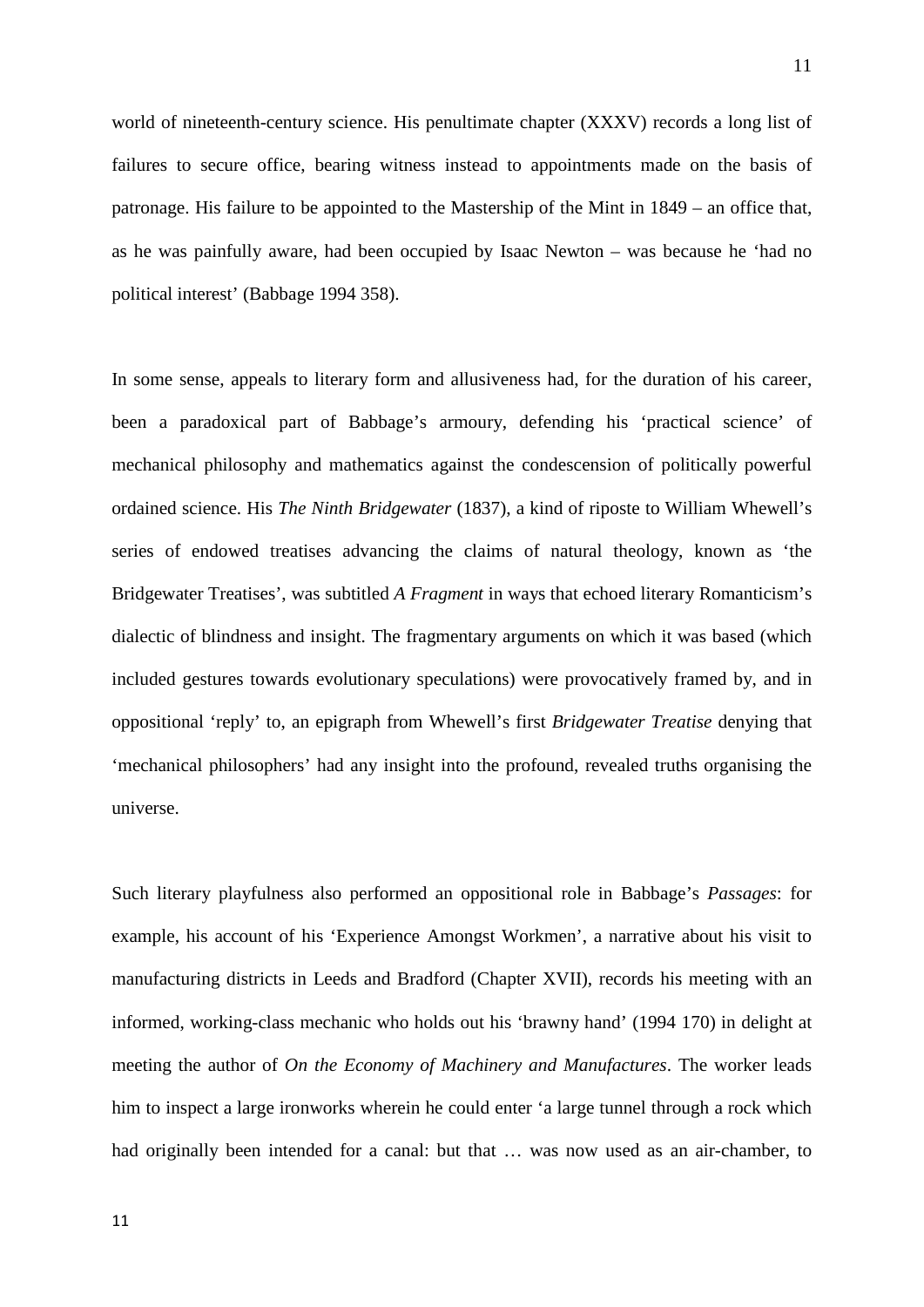equalize the supply of the blast furnaces' (Babbage 1994 171). Babbage's journey into the great chamber of intensely hot, pumped air, contrasting sublimely with the cool air of the night outside, becomes increasingly mythic and allusive as he ventures into 'this Temple of Aeolus' as though he was the Greek Cynic philosopher Diogenes. The 'truth' of the cavern, which is intense in the heat of 'tons of air ... driven without cessation by the untiring fiery horse', leads him to think of the Old Testament story of 'Shadrach, Meshach and Abed-nego' (Book of Daniel, Chapters 1-3), protected from the heat of Nebuchadnezzar's furnace by their belief in one true God, or, as Babbage will have it implicitly, science.

This becomes an occasion for an allusive foray into the heat and chill of public, yet ultimately transient, theological and parliamentary controversy among those who, for Babbage, were implicit producers of hot air during the 1850s; and the extent to which reputations might be consumed by the 'heat' of publicity or frozen out of view before reaching the attention of posterity. Referencing the Anglican heresy pronounced against the Christian Socialist cleric F. D. Maurice, and the (in 1864) unfulfilled career of the Conservative statesman Benjamin Disraeli, 'refrigerated by his *friends*', Babbage self-consciously uses this 'reverie' to claim that the writing of his life will 'give each of them his last chance of celebrity preserved in the modest amber of my own simple prose' (1994 171-2). All of this is framed by the selfpromoting irony through which it is Babbage's name which is recognised by the brawnyhanded working mechanic who has read *On the Economy of Machinery and Manufactures*.

In episode after episode, Babbage demonstrates the authorial and inventive act as a *calculated* mastery over nature's extremes, exemplified in his measured descent into the crater of Vesuvius (1994 160-5). These are, in a sense, allegories of science's capacity to harness those extremes in technology. Babbage styles his own inheritance and enduring identity as that of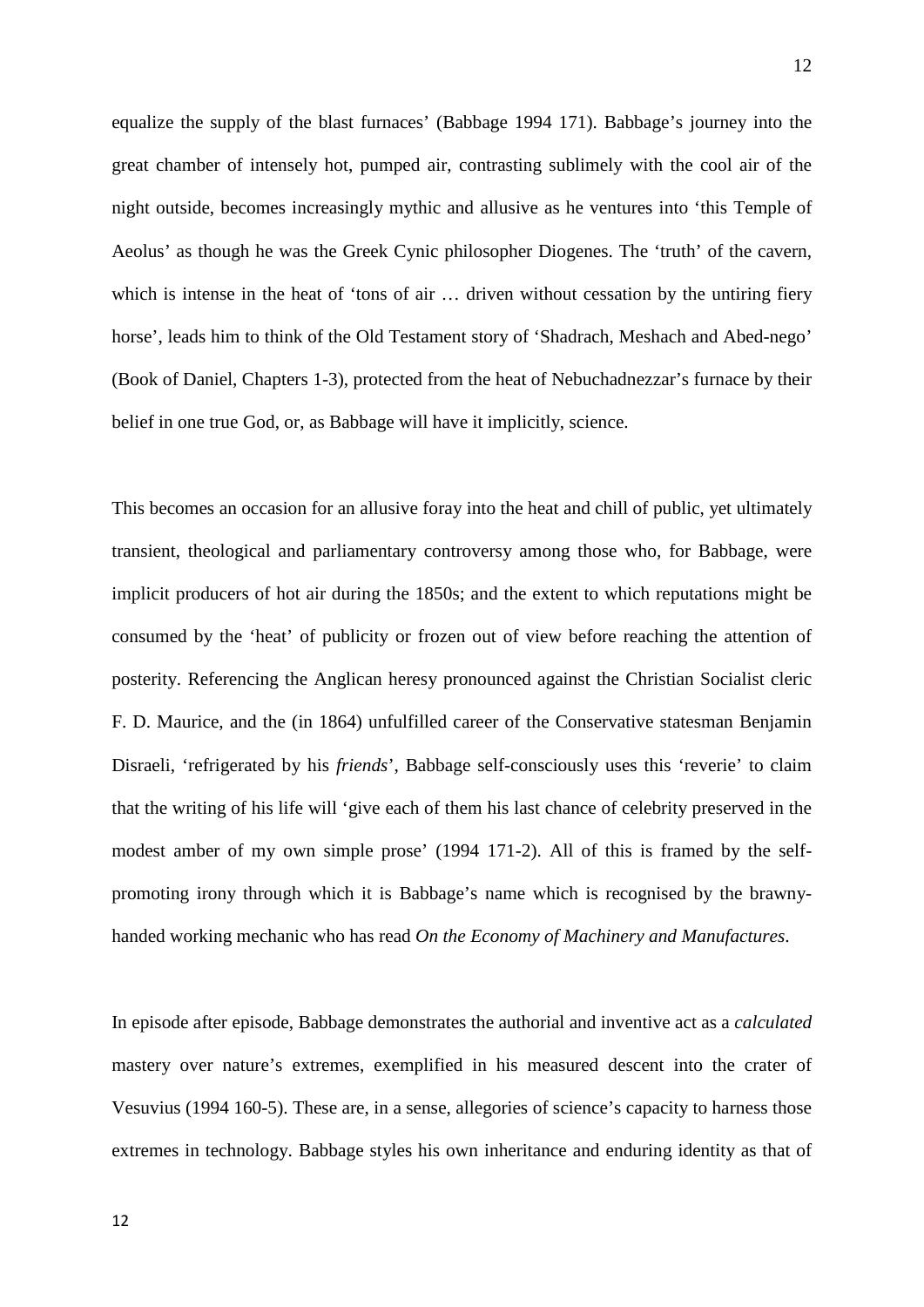an inventor of tools (1994 2). Nonetheless, the centres of power of nineteenth-century science were being realigned by 1864, towards the increasingly authoritative biological sciences of evolution. In talking about his ancestral tool-makers at the beginning of his text, Babbage indicated that he would not have recourse to the 'philosophic, but unromantic, views of our origin taken by Darwin' (1994 1). Yet, it was those 'unromantic views' of Darwin's on the origins of life that would, precisely, help to shape a paradoxically *humane* and naturalistic image of the scientific life inscribed in Darwin's biography.

Between May and August 1876, Charles Robert Darwin, author of the revolutionary *On the Origin of Species* (1859), broke from his ongoing scientific labours (on self- and crossfertilisation in plants) for an hour each afternoon to write 'Recollections of the Development of My Mind and Character', a text that has come to be known as 'The Autobiography'. While the bulk of the text, reflecting on early recollections, the *Beagle* voyage, and an ensuing life in science, was written in 1876, Darwin continued to write additions to his text in the six years that remained of his life, including a sketch of the character of his father, Robert Waring Darwin. Familial legacy became increasingly important: in 1879, Darwin wrote a life of his grandfather, Erasmus Darwin, which aimed to correct the rather negative and eccentric portrait left by Anna Seward in 1804 with which I began this chapter. Charles Darwin embarked on this autobiographical and biographical activity chiefly for his family: he conceived that it would be of interest to his children and their children, given his regret at the *absence* of an autobiographical articulation of his own grandfather's life (Barlow 21).

In fact, the autobiography that Darwin wrote would become a public document when it became the prefatory frame of Darwin's posthumous biography, published by his son, Francis, in 1887; at which point the life of the scientist was increasingly embedded within a

13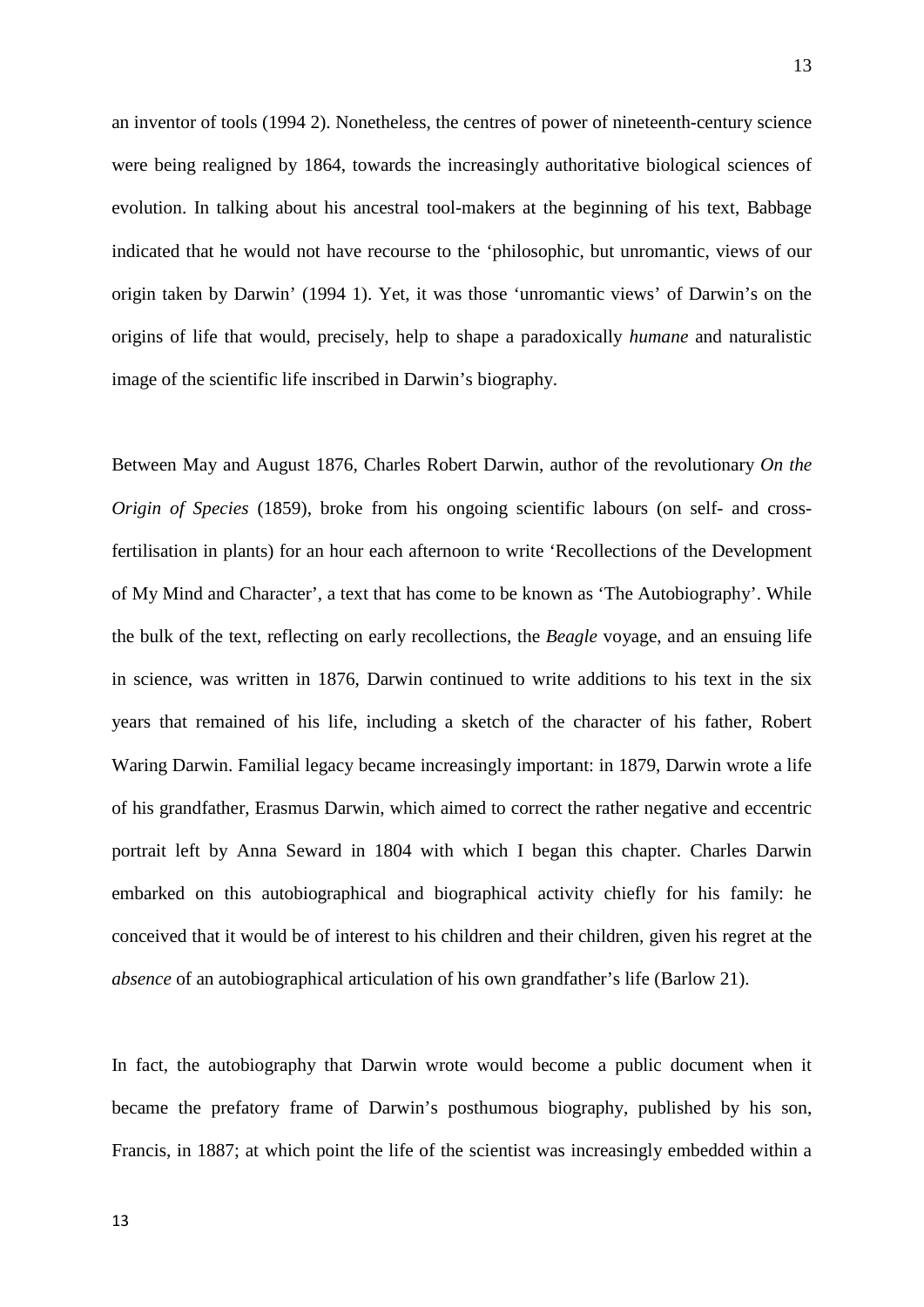public industry of life writing that characterised the 1880s which saw developments such as the inauguration of the massive *Dictionary of National Biography* (Francis wrote the entry on his father for Leslie Stephen's monumental project). The late Victorian biographical industry sought to satisfy a burgeoning public appetite for the lives of noteworthy authors, politicians, and, increasingly, scientists as celebrities. It produced tension within the Darwin family, where there was profound disagreement about the wisdom of publishing the autobiography: Darwin's vehement rejection of Christianity (he condemned eternal punishment for nonbelief as 'a damnable doctrine') inevitably generated family anxieties and conflicts (Barlow 12). On the other hand, the print infrastructure serving public interest in the life and views of the scientist, which had grown exponentially since the time of the Davys, gave rise to a more urgent role for late-nineteenth-century family members in the management of the biographical, public image. Francis Darwin, having been his father's scientific assistant for eight years, became his father's biographer, while Leonard Huxley, son of Thomas Henry Huxley, the great public leader of the evolutionary controversy, wrote the biography of his own father.

Francis Darwin took it upon himself to manage the autobiographical image bequeathed by his father. This included the publication of numerous letters and notebooks. Extracts from Darwin's now-famous 'Transmutation Notebooks', from 1837, made their first appearance as transcription and facsimile in the second volume of the biography (Darwin 2:4-5). In time drafts of scientific manuscripts were published, such as the early case for evolution by natural selection set out in the so-called 'Essay of 1842'. Inaugurating this 'trail' of scientific speculations Francis published Charles's 'Autobiographical Chapter' in the first volume of the *Life and Letters*. He appeased his mother and sister (Henrietta) by editing out the reference to 'damnable' Christian doctrine. Nonetheless, this did not detract from Darwin's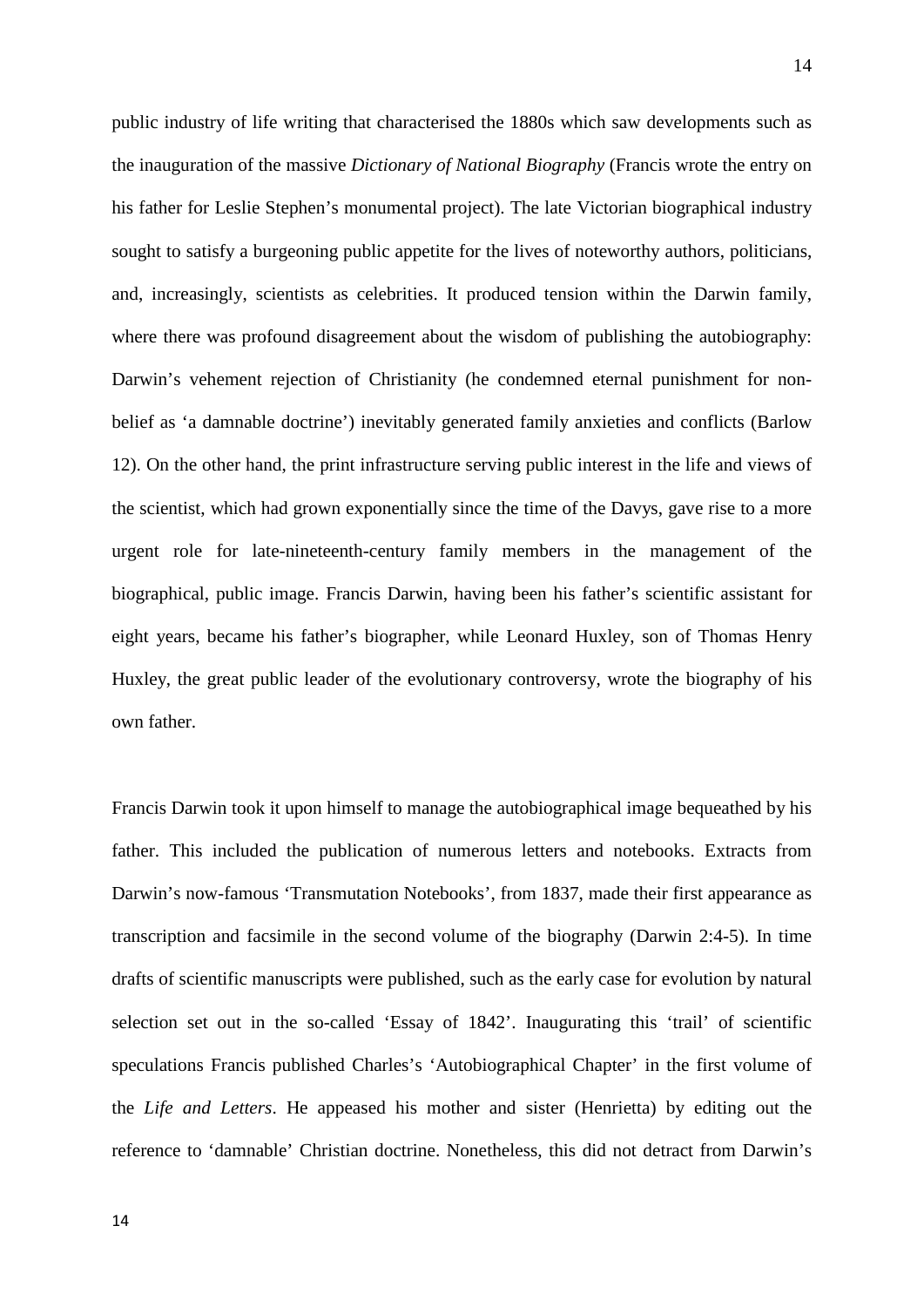'Recollections' as a powerfully coherent narrative, organised around the central life event of the *Beagle* voyage, which produced a complex image of human motivation at the same time as the very origin of human exceptionalism was scrutinised by the speculations. For Darwin was simultaneously able to present the pleasures of, and desire to pursue, scientific investigation which would 'add a few facts to the great mass of facts in Natural Science' (Darwin 1:65), thus satisfying 'an ambition to take a fair place among scientific men'; while also projecting intense humility. Darwin can form 'no opinion' whether he is 'more ambitious or less so than most of my fellow-workers'. Moreover, the scientific allure of the *Beagle* voyage had to be offset against the feeling of being 'out of spirits at the thought of leaving family and friends' (Darwin 1:64) for so long. For Darwin's image is also domestically resonant: marriage and the arrival of children follow the *Beagle* voyage; and the acquisition of a family home in a carefully chosen venue of quiet rusticity (Downe, Kent).

Darwin's autobiography, in Victorian fashion, tells a story of gains and losses. The most 'lamentable' loss is that of the 'higher' aesthetic sense for painting, music, and poetry in later life. Towards the end of the text, recalling an earlier love for the poetry of Milton and Wordsworth, Darwin claims now to be 'nauseated' (1:101) by Shakespeare, having become 'a kind of machine for grinding general laws out of large collections of fact'. What is notable is Darwin's paradoxical resort to metaphor to style this scientific, anti-aesthetic self that became, in the long view, a challenge to find the 'poetry' in Darwin's writing, despite this self-perception. It is also a metaphor that perhaps projects a sense of literature as a land of lost content, and as such also perhaps constitutes an elision of the role of literary expression in more embattled cultural and intellectual contexts. Darwin's humane and sympathetic image, tinged with literary (but not religious) regrets has been an enduring one (Levine); but it still required vigilant management as Francis saw off rival biographers and fugitive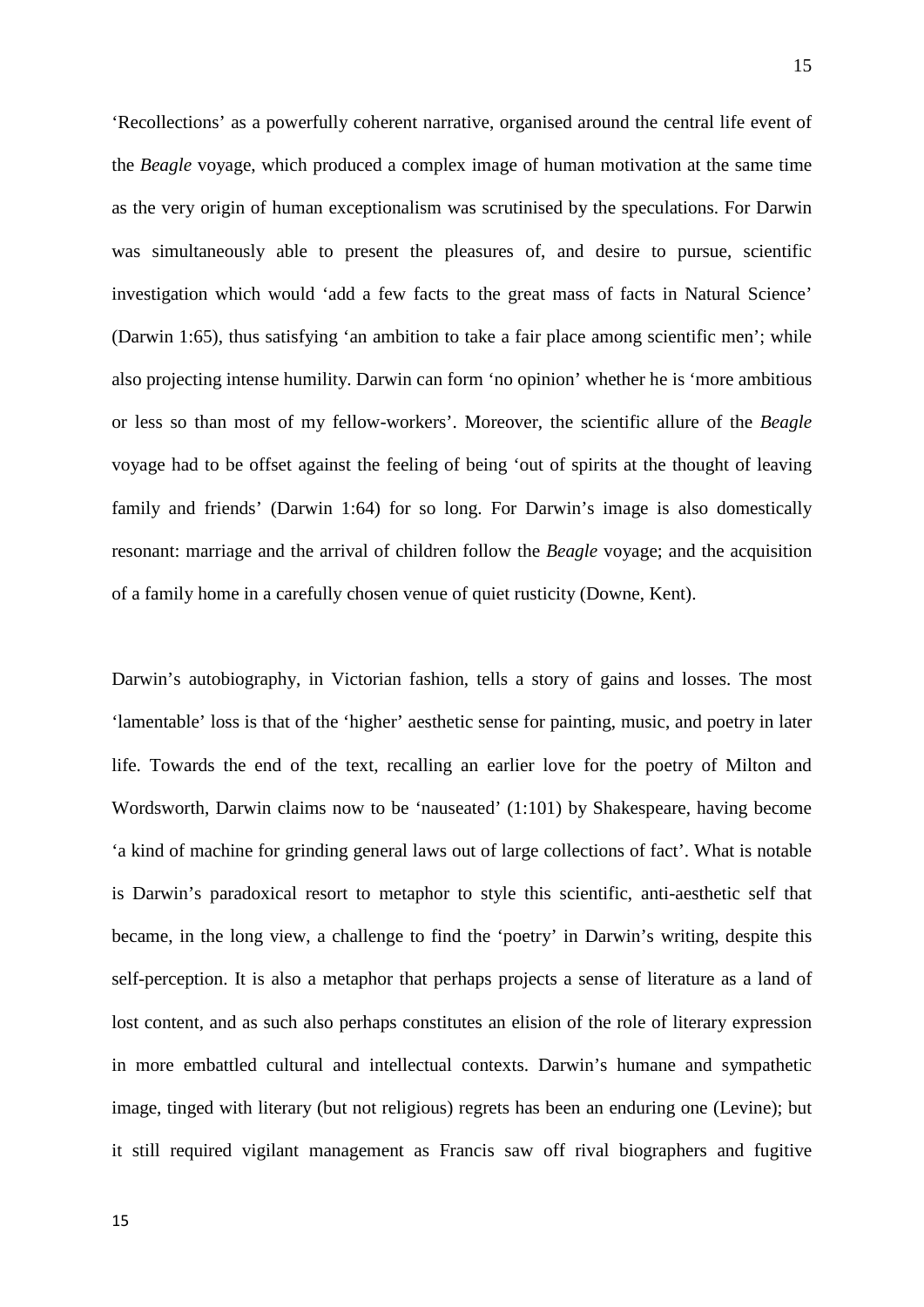religious statements that seeped out of his father's uncensored correspondence into febrile public contexts (Amigoni).

While Charles Darwin pursued his evolutionary speculations in rural isolation, protected by his family, Thomas Henry Huxley was the public controversialist who asserted and defended the new evolutionary ethos in the service of new scientific, governmental, and educational institutions before his death in 1895. Huxley was the crucial figure bringing the authority of scientific knowledge to bear on an increasingly complex 'social organism' and its rules of governance and opportunities for education. Leonard Huxley, his son and a school master at Charterhouse, took on the responsibility for recording the public life, though 'impersonally' as he put it in a Preface that played down the family investment. The 'impersonal' imperative derived from the fact that the son had occasionally to search for proportion and consistency in his father's self-image when curating his writings into an authoritative 'life and letters'. Huxley was a reluctant autobiographer whose final published self-testimony had been extracted from him by the late Victorian vogue for the celebrity life story. It first appeared in the unlikely setting of Louis Engel's predominantly musical and artistic *From Handel to Hallé: Biographical Sketches* (1890) and in it Huxley expressed a strong distaste for and scepticism about the authority of autobiographical expression. Leonard recalled this scepticism as a context for discovering in the disordered mass of his father's papers, 'an [earlier] entirely different sketch of his early life, half-a-dozen sheets describing the time he spent in the East end [of London, during his medical training] with an almost Carlylese sense of the horrible disproportions of life' (Huxley 2:231). In borrowing the literary, protesting, and prophetical idioms of Thomas Carlyle's voice, the young T. H. Huxley fostered an autobiographical experiment in an accent of grotesque 'disproportion' that the public scientist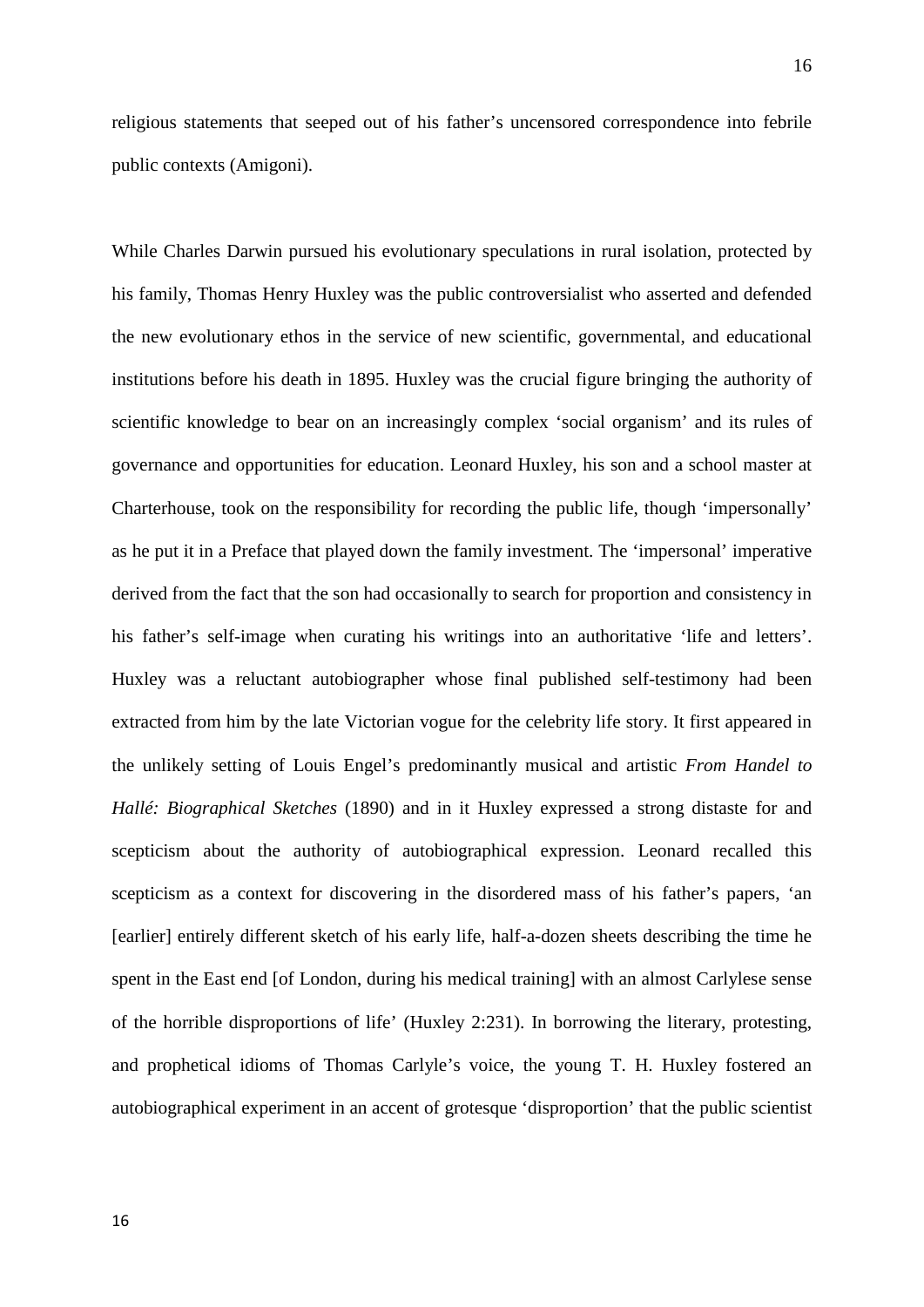had suppressed, though Leonard published extracts at the beginning of the biography (Huxley 1:15-16).

For Huxley, a highly skilled rhetorician, literary inventiveness provided a code for interpreting 'the horrible disproportions of life'. Huxley opened his later life autobiographical narrative with a tale about the denial to him at birth of 'mellifluous eloquence', though it is more socially combative than Darwin's lamentation at the loss of an aesthetic sense:

I am not aware that any portents preceded my arrival in this world, but, in my childhood, I remember hearing a traditional account of the manner in which I lost the chance of an endowment of great practical value. The windows of my mother's room were open, in consequence of the unusual warmth of the weather. For the same reason, probably, a neighbouring beehive had swarmed, and the new colony, pitching on the window-sill, was making its way into the room when the horrified nurse shut down the sash. If that well-meaning woman had only abstained from her ill-timed interference, the swarm might have landed on my lips, and I should have been endowed with that mellifluous eloquence which, in this country, leads far more surely than worth, capacity, or honest work, to the highest places in the Church and State. But the opportunity was lost, and I have been obliged to content myself through life with saying what I mean in the plainest of plain language, than which, I suppose, there is no habit more ruinous to a man's prospect of advancement.

(Engel 122-3, Huxley 1:3)

What characterises this birth myth is its hybrid status: Huxley describes it as a 'traditional account' of loss, rather than a completely fabricated event, so there is no reason to doubt the reported presence of the bees (they are, in the language of the naturalist, making their advance as a colony), or of the nurse's swift action in denying them access to the room, and the baby Huxley's lips. But it is the bees' designs on the baby's lips, of course, that renders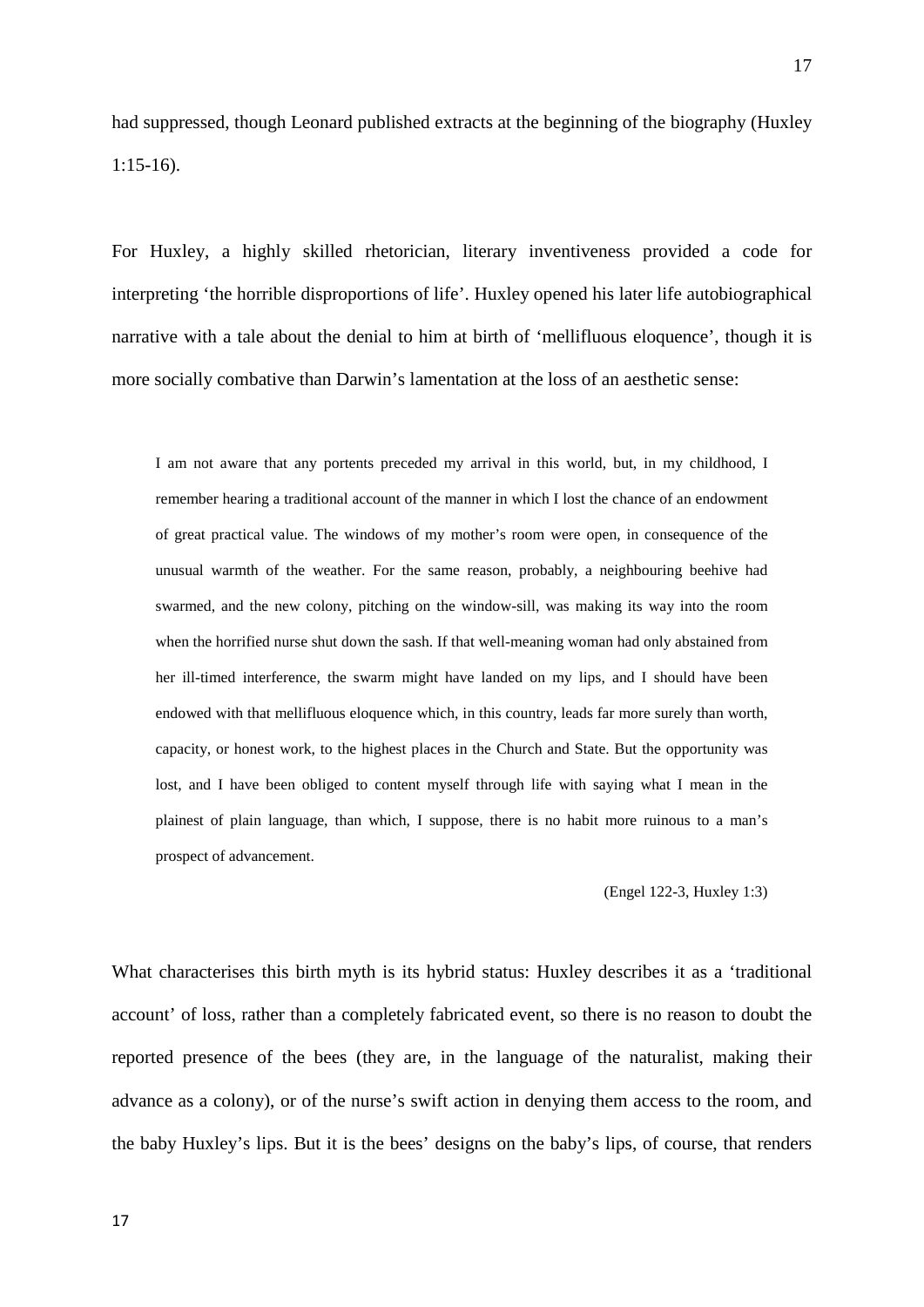the story traditional and mythic. The story alludes to a myth of Greek antiquity that lips touched by bees were sweetened by honey, and would, thereby, be the source of 'mellifluous' poetry. The English 'mellifluous' derives from the Latin compound for 'flowing like honey'. Thus, Huxley's story, written in 1889-90, is one of the lesser known contributions to what Marion Thain, in her study of the poetry of Michael Field, has described as 'apian aesthetics', or those multiple fin de siècle contexts in which decadent associations between bees, honey, and sensuous, eloquent poetry were woven. Thain points out that the 'resonance achieved a much more precise intellectual currency around the middle of the nineteenth century with Matthew Arnold's popularisation of the phrase "sweetness and light" in *Culture and Anarchy*' (141). Huxley concludes that the denial of 'mellifluous eloquence' initially blocked his access to influential positions in the Church and the State; it is the inheritance of 'literary' eloquence that has been blocked at the same as its status as cultural capital is critiqued. Huxley aligns himself with Leslie Stephen's school of rationalist 'plain speaking and freethinking', and almost certainly against the former Oxford Professor of Poetry, champion of Hellenic eloquence, and state functionary (Inspector of Schools) Matthew Arnold. Huxley's rhetoric returns 'sweetness and light' to its original, satiric, Swiftian context, while putting it into battle against Anglican privilege and the classics-based model of literacy that continued to validate a route into governance.

Huxley's self-conscious playfulness as an autobiographical rhetorician constituted an opening to popular biographers, a category of life writing explored by Bernard Lightman (2007) in his work on late Victorian scientific popularisers. Figures such as Grant Allen (who wrote a brief biography of Darwin in 1885, obtaining the co-operation of Francis Darwin to do so) reenergised at the very end of the century the popular trend of widening access to the life of the scientist that had first emerged between the 1830s and 1850s. The scientific journalist and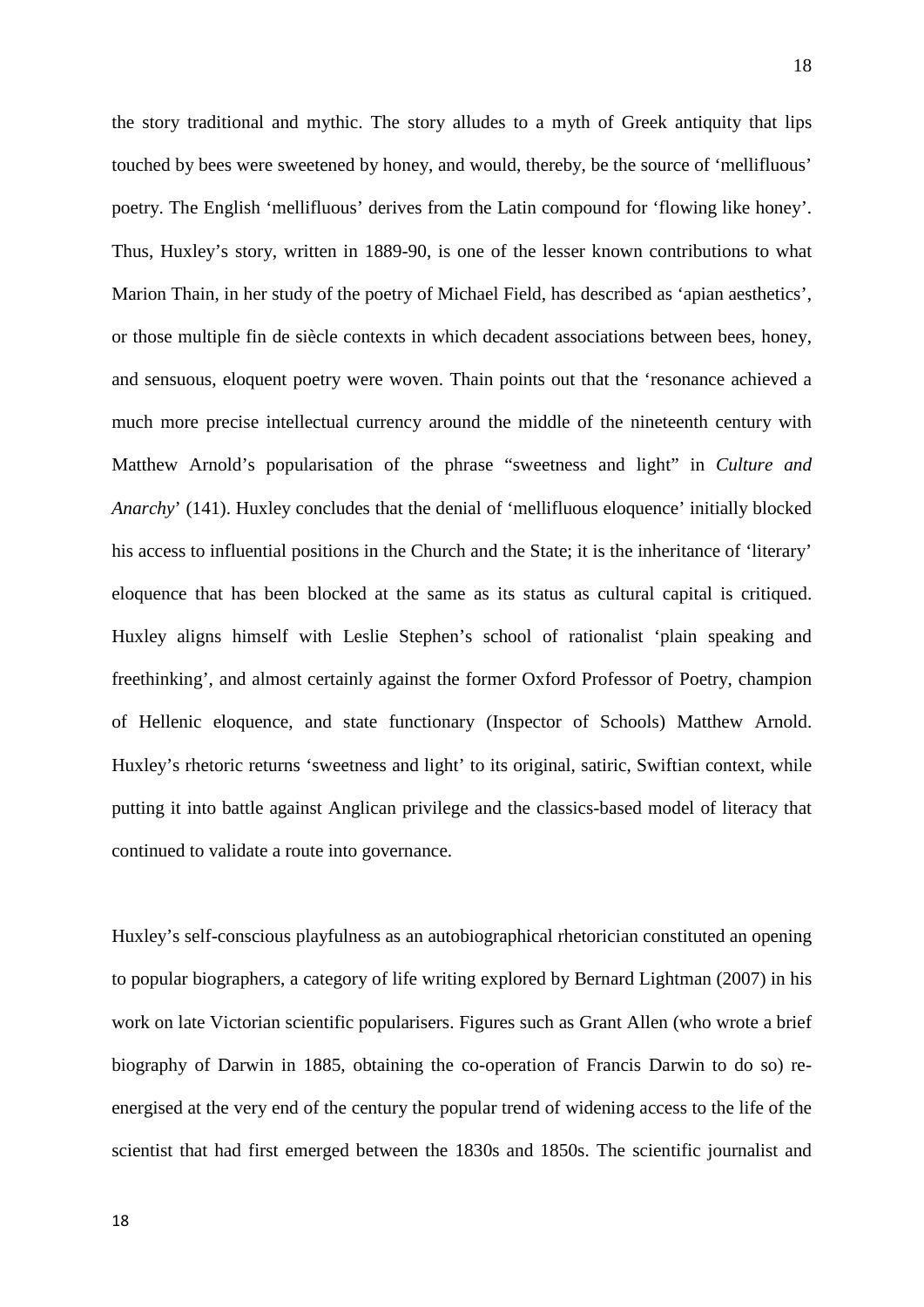populariser Edward Clodd wrote a brief life of Huxley for the series entitled 'Modern English Writers' in 1902, notably placing Huxley among writers rather than scientists. Clodd had worked with Huxley on educational causes for many years and was a rationalist and agnostic who used the brief, condensed biographical model to extend energetically his mentor's combative rhetorical legacy in ways that Leonard Huxley's more sober and exhaustively detailed authorised performance could not. In this context, Clodd wrote what members of Huxley's own family recognised and approved as a 'handbook to evolution and the agnostic position' (Collier). In authorising this position, Clodd appealed to a literary frame of reference, invoking Arnold: under the title *Thomas Henry Huxley*, Clodd added the epigraph 'Who saw life steadily, and saw it whole', applying it to his subject. This epigraph derives, of course, from Matthew Arnold – a quotation from his poem of *c.* 1848, 'To A Friend' (Arnold 105). This was one of a number of self-conscious moves that Clodd made to re-align Thomas Henry Huxley with an Arnoldian inheritance. Huxley's patchy early education was treated in both Leonard Huxley's and Edward Clodd's biographies. However, Clodd added an Arnoldian supplement stating that Huxley's 'boyhood was a cheerless time. Reversing Matthew Arnold's sunnier memories:―

No "rigorous teachers seized his youth,

And purged its faith, and tried its fire,

Shewed him the high, white star of truth,

There bade him gaze, and there aspire"'.

(2)

Thus, Clodd uses Arnold's 'sunny' eloquence from 'Stanzas From the Grand Chartreuse' in order to 'reverse' the poem's memory of the rigorous education experienced by aspiring youth. A literary appropriation enables Clodd to develop his own eloquent rendering of the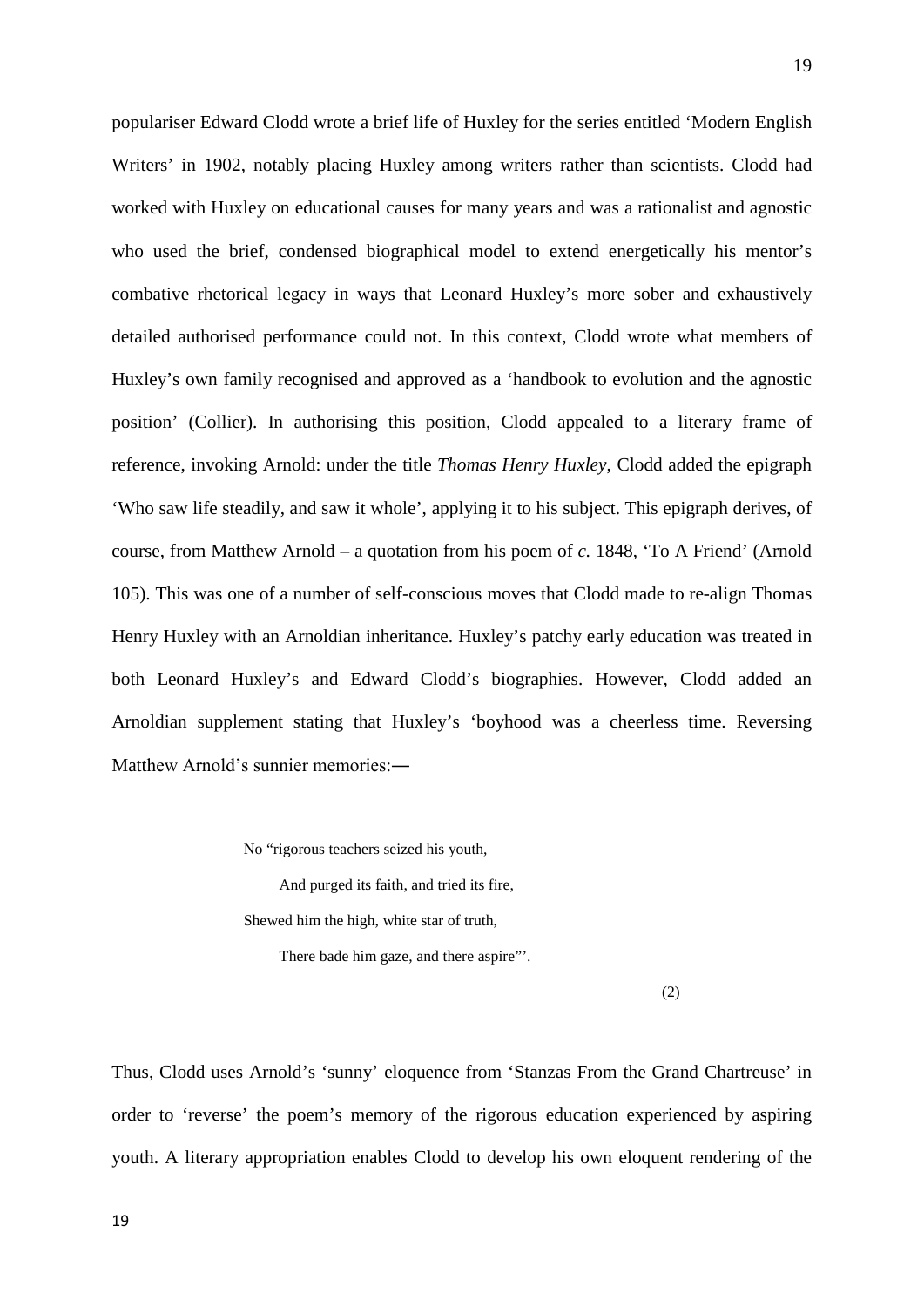biological 'curriculum' (7) experienced on the exploratory sea voyages undertaken by Darwin, Huxley, and Hooker, which had 'schooled' these scientists in nature's essential medium of water: 'life had its origin in water, and therein the biologist finds his most suggestive material. Darwin and Joseph Hooker had passed through a like curriculum'.

Thus, at the very beginning of the twentieth century at the point where the Darwinian revolution had reached a high watermark, popular biographies of evolution's champions could articulate the foundations of biological knowledge, and the spaces of nature where one might be schooled in it. Literariness could function as an inventive source of expression: but it could also be used to authorise, as in the case of Clodd's use of the Arnoldian 'seeing life steadily and whole' epithet, the 'wholeness' of a research paradigm and its fitness to direct social thinking.

Perhaps the terminal point of the Victorian life and letters tradition for writing the life of the scientist was a monumental attempt to consolidate the authority of the new field of biological population management, or eugenics. In writing *The Life, Letters and Labours of Francis Galton* Karl Pearson blended many aspects of the tradition outlined in this chapter. Compiled by Pearson in the role of impersonal scientific heir to Galton, his benefactor, as the Director of the Galton Laboratory at University College, London, it was nonetheless full of filial respect and indeed love for a man who had come to be seen by Pearson as a father. Punctuated by the cataclysms of twentieth-century European war and its preparations (the first volume appeared in 1914, the second in 1924, and the final volumes in 1930), the biography painstakingly recorded a life of scientific achievement that blended Darwin's evolutionism (Galton was Darwin's cousin: they shared a grandfather in Erasmus Darwin) with Babbage's conviction about the centrality of computation and statistics in designing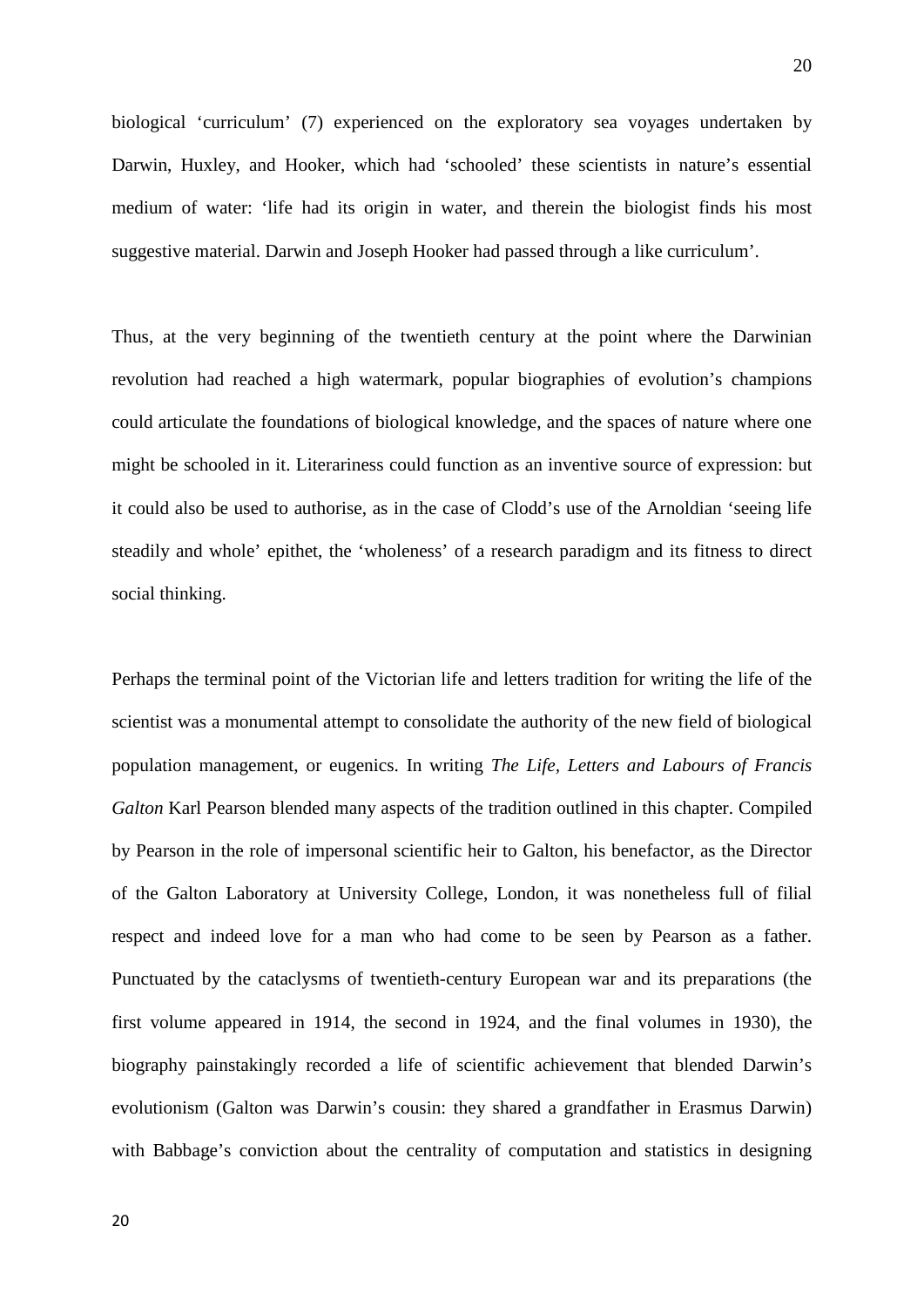social policy. If it was now population, mate selection, and the weeding out of the 'unfit' instead of the economy of manufacture that was this science's new object of national salvation, a variety of literary language and metaphor still had a legitimating role to play. As Pearson observed in outlining the mission of the Galton Laboratory in a quasi-religious, visionary discourse:

The garden of humanity is very full of weeds, nurture will never transform them into flowers; the eugenist calls upon the rulers of mankind to see that there shall be space in the garden, freed of weeds, for individuals and races of finer growth to develop the full bloom possible of their species.

(3B:220)

There is something unsettling about a metaphorical advocacy of the weeding of races, published in 1930, that reaches back for its source into Galton's life, recorded in a Victorian biographical monument.

However, as I have argued throughout this chapter, Victorian scientific biography and autobiography were inscribed in multiple literary accents. In *Memories of My Life*, the autobiography published by Francis Galton just three years before his death in 1911, Galton's memories of being a student at Cambridge in the 1840s recall a scene involving the 'formidable' (60) Dr Whewell, Master of Trinity, the man who gave birth to the office and nomenclature of the 'scientist', as he recited Milton's *Paradise Lost* to the woman who would become his first wife. It constitutes another, quite different perspective on the mechanics of mate selection and the preservation of the fit:

21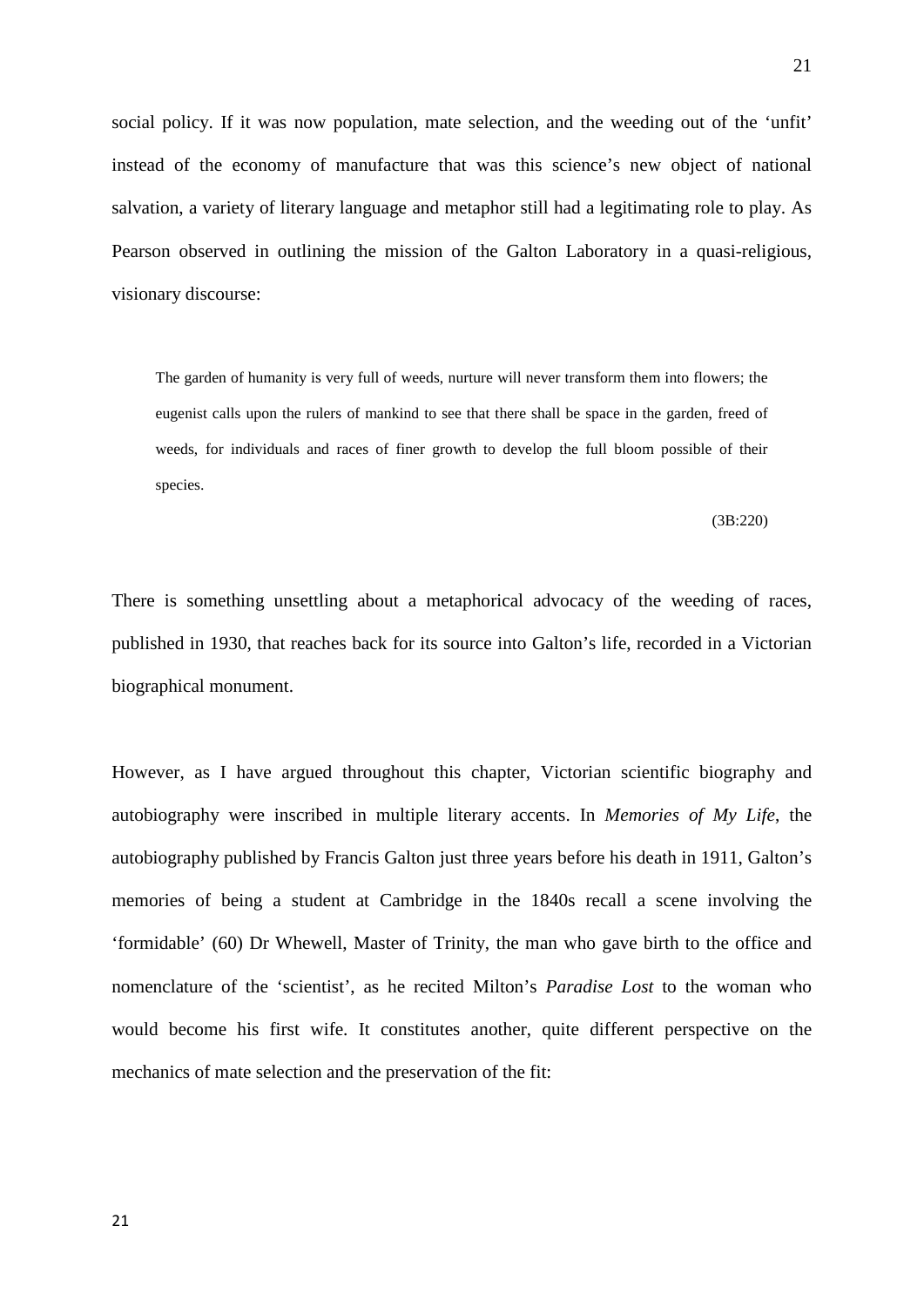All male animals, including men, when they are in love, are apt to behave in ways that seem ludicrous to bystanders. … I fancied I could almost hear the rustling of his stiffened feathers, and did overhear these sonorous lines of Milton rolled out to the lady *à propos* of I know not what, "cycle and epicycle, orb and orb", with hollow o's and prolonged trills on the r's.

Galton's voice here rediscovers sources of youthful humour which satirized the scientific standing of Whewell and other professors. This was humour which he and many Cambridge undergraduates, as Janet Browne has demonstrated, would have consumed from student magazines (174-5, 183-7). In Book VIII of *Paradise Lost*, which Whewell 'performs' and which Galton interprets as a bizarre mating ritual, Raphael addresses Adam, urging him to overcome his doubts and to look for evidence to God's great book of Nature: he can see its revealed workings in the movements of the planets, 'cycle and epicycle, orb and orb'. Trilling his r's, Whewell imagines himself to be impressing his lady admirer by drawing on Milton to write an orthodox Bridgewater Treatise, sonority underlining God's epic: whereas, for Galton, Whewell seems to be performing an early draft of Darwin's theory of sexual selection *avant* the *Origin of Species*. In mixing these sources, Galton's accent makes the scene 'ludicrous': a *Punch* cartoon rather than a chapter from nature's epic. There are many layers to Galton's autobiographical voice here: the Miltonic grand style; youthful humour from the 1830s and 1840s; Darwin's defining statement of evolutionary scientific naturalism from 1859; the satiric humour of the magazine culture that greeted and filtered it during the 1860s and beyond. In any event, it is a more complex voice than Pearson's priestly biographical sermon, speaking on behalf of Galton's project and the institutions that sought to shape public policy in its name.

As I have argued in this chapter, if the Romantic emphasis on subjectivity and voice marked all nineteenth-century life writing, including the writing of scientific lives, then researchers in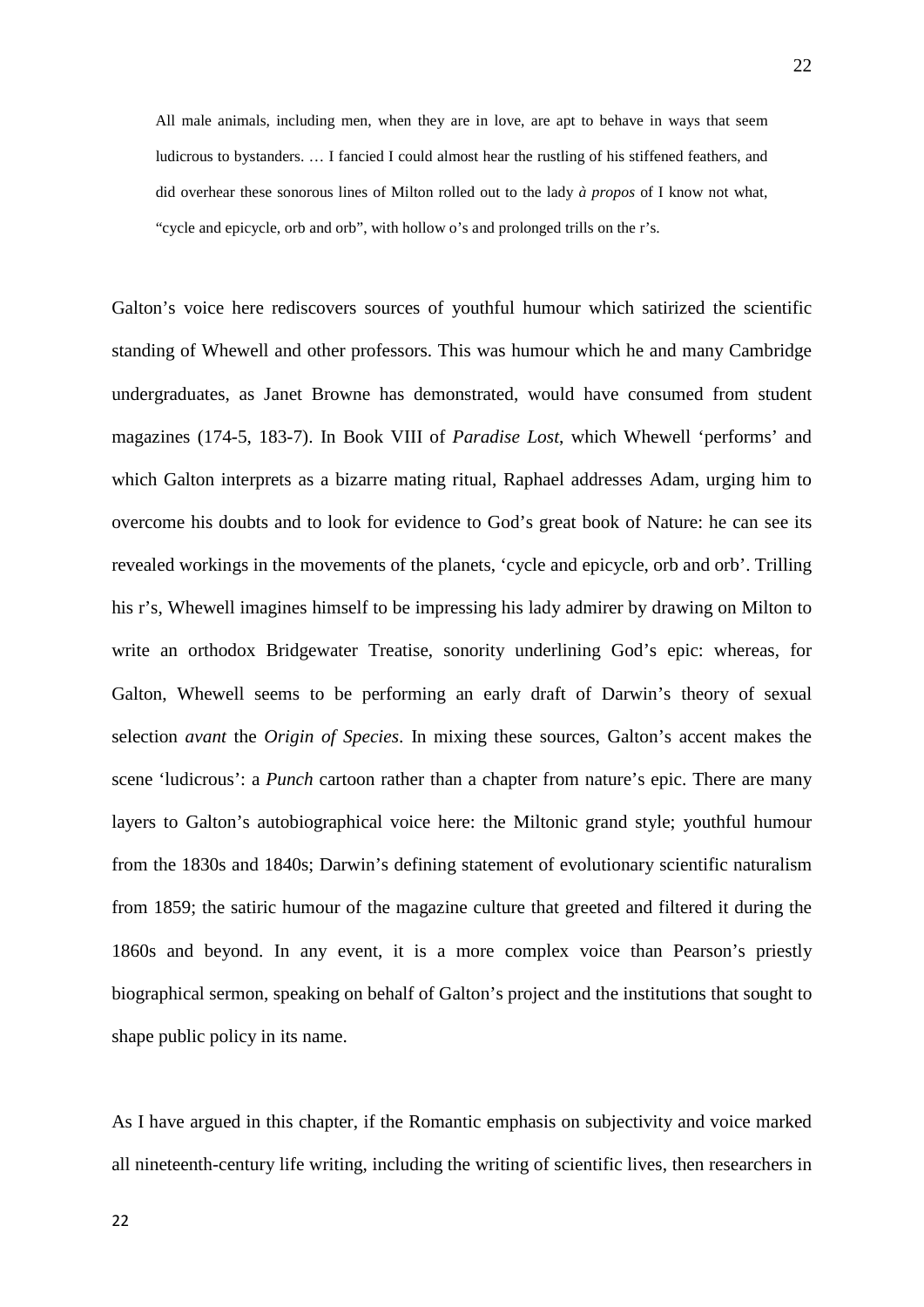the field of literature and science studies need to pay closer attention to the multiple ways in which voices work in these still somewhat neglected texts. This is not simply because such a method gives us more complex, multi-faceted images of individual scientific lives – though undoubtedly it can do that. More importantly, the voices give us insight into the way in which the sources comprising 'the life' interacted with the scientific institutions and discourses of public value that enabled science to claim its authority. Literature played a crucial role in the construction of this authority; but it could also, through forms of reverie and humour, play a role in critically exposing the foundations on which it was built.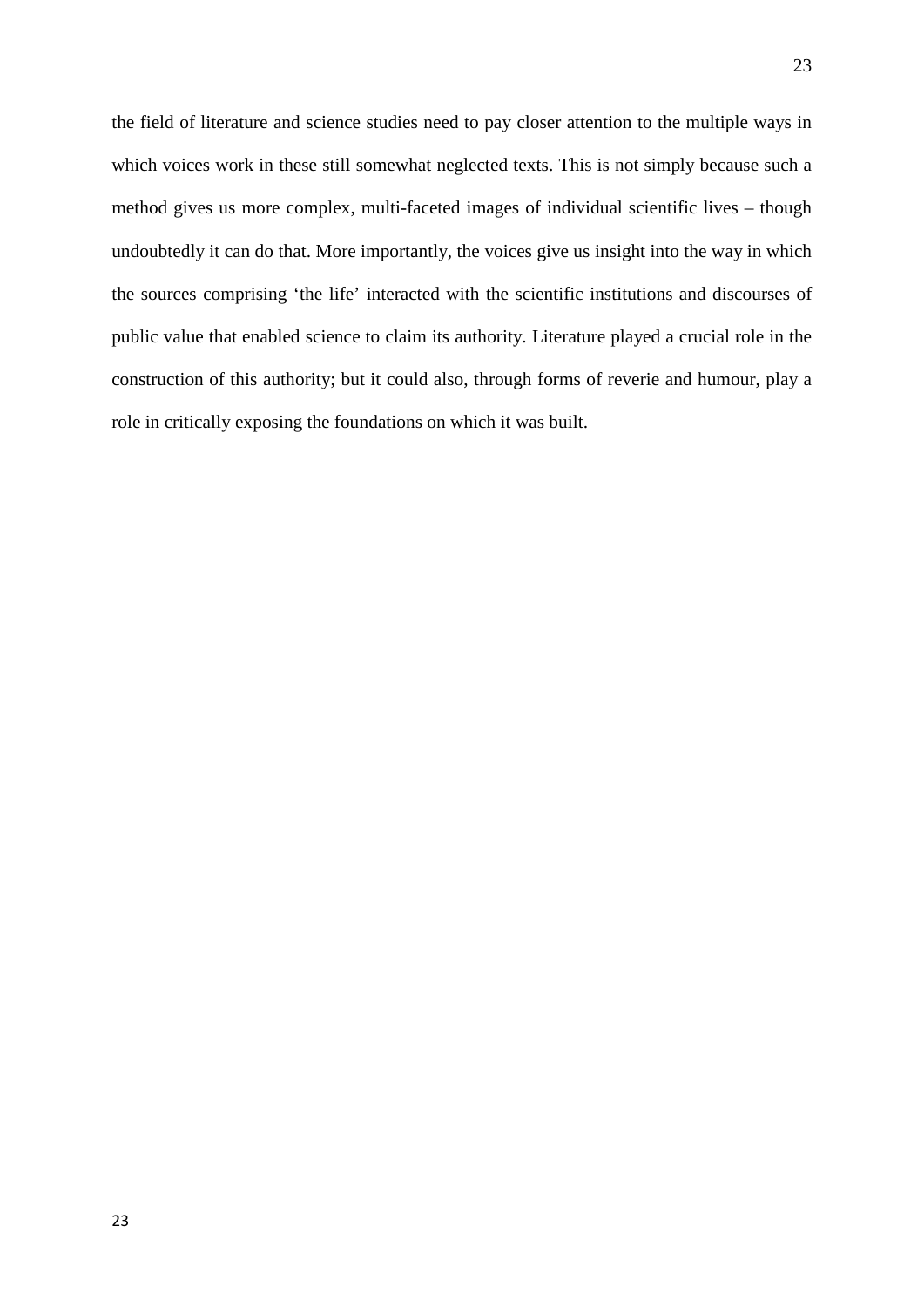#### **Bibliography**

## **Primary Texts**

- Arnold, Matthew. *The Poems of Matthew Arnold* (Longmans Annotated English Poets). Ed. Kenneth Allott. London: Longmans, 1965.
- Babbage, Charles. *The Ninth Bridgewater: A Fragment*. London: John Murray, 1837.
- ―――. *Passages From the Life of a Philosopher* [1864]. Ed. Martin Campbell-Kelly. London: William Pickering, 1994.

Barlow, Nora. *Autobiography of Charles Darwin*. London: Collins, 1958.

- Boswell, James. *Life of Johnson* [1791]. Ed. R. W. Chapman. Oxford: Oxford UP, 1980.
- Clodd, Edward. *Thomas Henry Huxley*. New York: Dodd, Mead, 1902.
- Coleridge, Samuel Taylor. *Sibylline Leaves: A Collection of Poems*. London: Rest Fenner, 1817.
- Collier, Ethel G. Letter to Edward Clodd, 9 March 1902. BC 19c Clodd/Hux/C: Clodd Collection, Brotherton Library, University of Leeds.

Darwin, Francis. *Life and Letters of Charles Darwin*. 3 vols. London: John Murray, 1887.

- Davy, John. *Memoirs of the Life of Sir Humphry Davy*. 2 vols. London: Longman, Rees, Orme, Brown, Green, and Longman, 1836.
- Engel, Louis. *From Handel to Hallé: Biographical Sketches*. London: Swan Sonnennschein, 1890.

Galton, Francis. *Memories of My Life*. London: Methuen, 1908.

Huxley, Leonard. *Life and Letters of Thomas Henry Huxley*. 3 vols. London: Macmillan, 1901.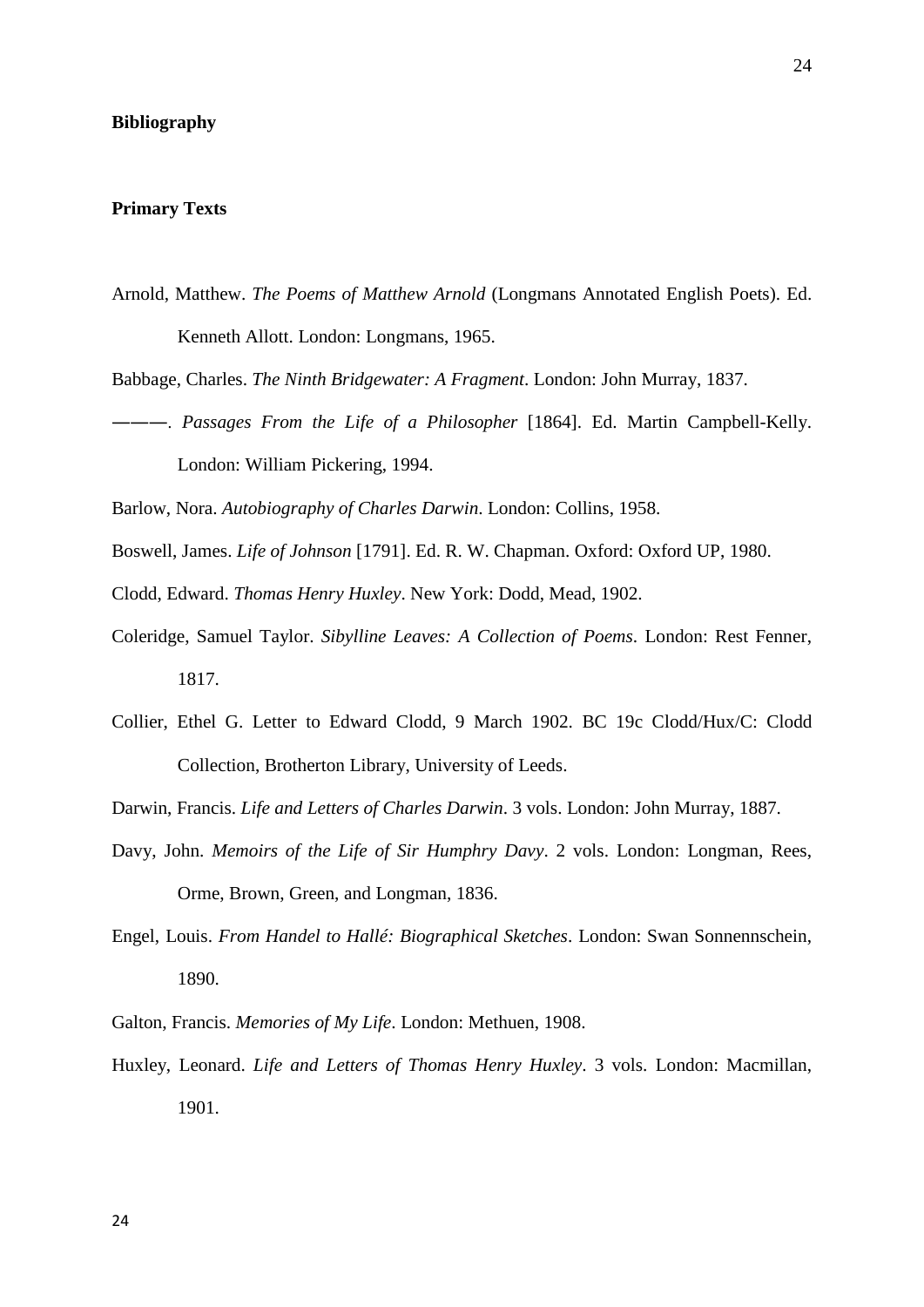- Paris, John Ayrton. *The Life of Sir Humphry Davy*. 2 vols. London: Henry Colburn and Richard Bentley, 1831.
- Pearson, Karl. *The Life, Letters and Labours of Francis Galton*. 4 vols [1-3B]. Cambridge: Cambridge UP, 1914-30.
- Seward, Anna. *Life of Erasmus Darwin* [1804]. Ed. Philip K. Wilson, Elizabeth A. Dolan, and Malcolm Dick. Studley: Brewin, 2010.

## **Secondary Texts**

Amigoni, David. 'Between Medicine and Evolutionary Theory: Sympathy and Other Emotional Investments in Life Writings by and About Charles Darwin'. *After Darwin: Animals, Emotions and the Mind*. Ed. Angelique Richardson. Amsterdam-New York: Rodopi, 2013. 172-92.

Barnard, Teresa. *Anna Seward: A Constructed Life*. Farnham: Ashgate, 2009.

- Browne, Janet. 'Squibs and Snobs: Science in Humorous British Undergraduate Magazines Around 1830'. *History of Science* 30 (1992): 165-97.
- Cantor, Geoffrey. 'Scientific Biography in the Periodical Press'. *Science in the Nineteenth-Century Periodical*. Eds Geoffrey Cantor et al. Cambridge: Cambridge UP, 2004. 216-37.
- Fyfe, Aileen. *Science and Salvation: Evangelical Popular Science Publishing in Victorian Britain*. Chicago: U of Chicago P, 2004.
- Higgitt, Rebekah. 'Discriminating Days? Partiality and Impartiality in Nineteenth-Century Biographies of Newton'. *The History and Poetics of Scientific Biography*. Ed. Thomas Söderqvist. Aldershot: Ashgate, 2007. 155-72.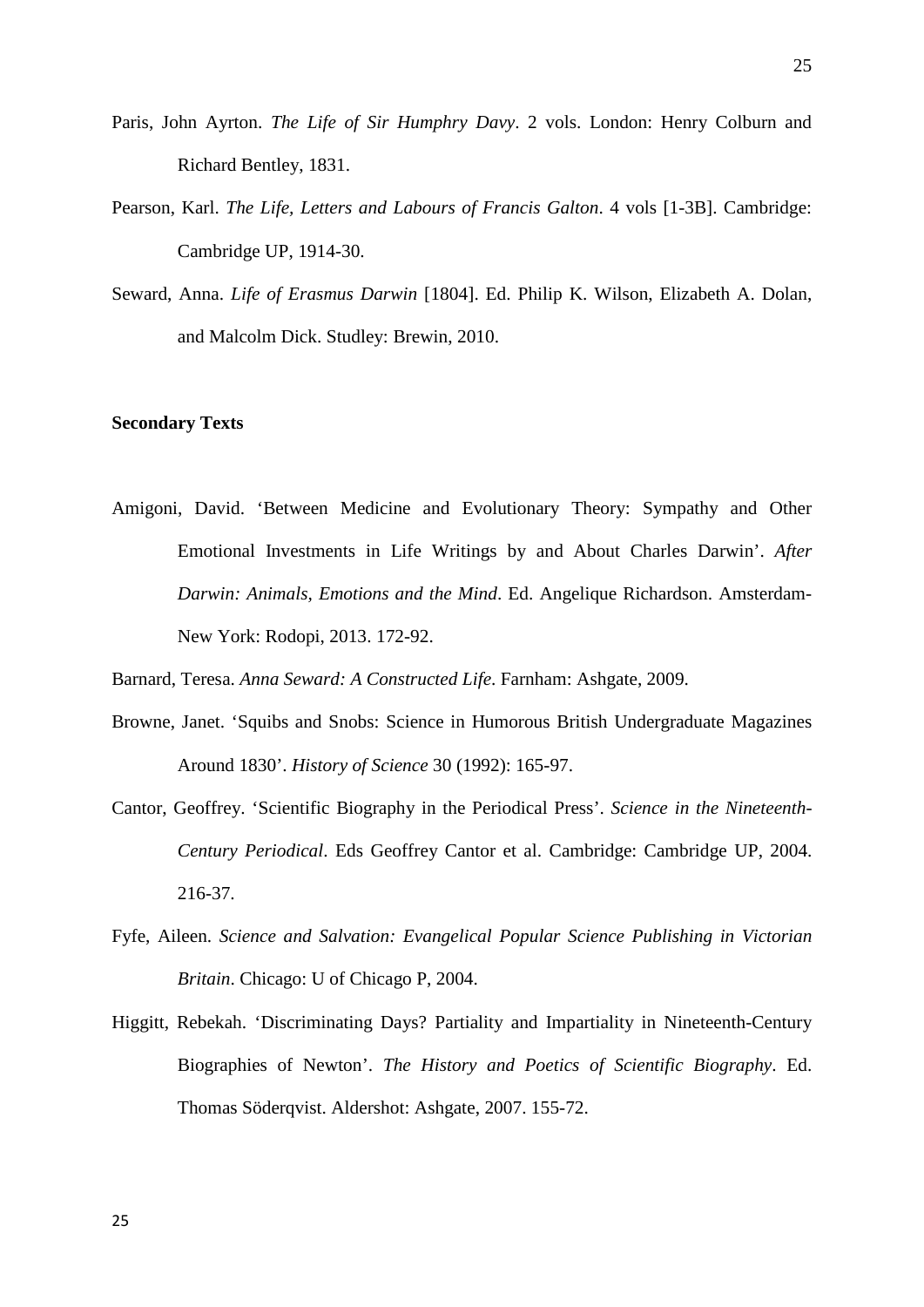- Levine, George. *Darwin Loves You: Natural Selection and the Re-enchantment of the World*. Princeton: Princeton UP, 2006.
- Lightman, Bernard. *Victorian Popularizers of Science: Designing Nature for New Audiences*. Chicago: Chicago UP, 2007.
- Taub, Liba. 'Presenting a "Life" as a Guide to Living: Ancient Accounts of the Life of Pythagoras'. *The History and Poetics of Scientific Biography*. Ed. Thomas Söderqvist. Aldershot: Ashgate, 2007. 17-36.
- Thain, Marian. *'Michael Field' (1880-1914): Poetry, Aestheticism, and the Fin de Siècle.* Cambridge: Cambridge UP, 2007.

# **Further Reading**

- Gagnier, Regenia. *Subjectivities: A History of Self-Representation in Britain, 1832-1920*. New York: Oxford UP, 1991.
- *Humphry Davy and His Circle* [Davy Letters Project]. <http://www.davy-letters.org.uk>. Accessed 17 October 2015.
- Knight, David M. 'From Science to Wisdom: Humphry Davy's Life'. *Science in the Romantic Era*. Aldershot: Ashgate, 1998. 283-294.
- Lightman, Bernard. 'The Many Lives of Charles Darwin: Early Biographies and the Definitive Evolutionist'. *Notes and Records of the Royal Society* 64:4 (2010): 339- 58.
- Morrell, Jack, and Arnold Thackray. *Gentlemen of Science: Early Years of the British Association for the Advancement of Science*. New York: Oxford UP, 1981.